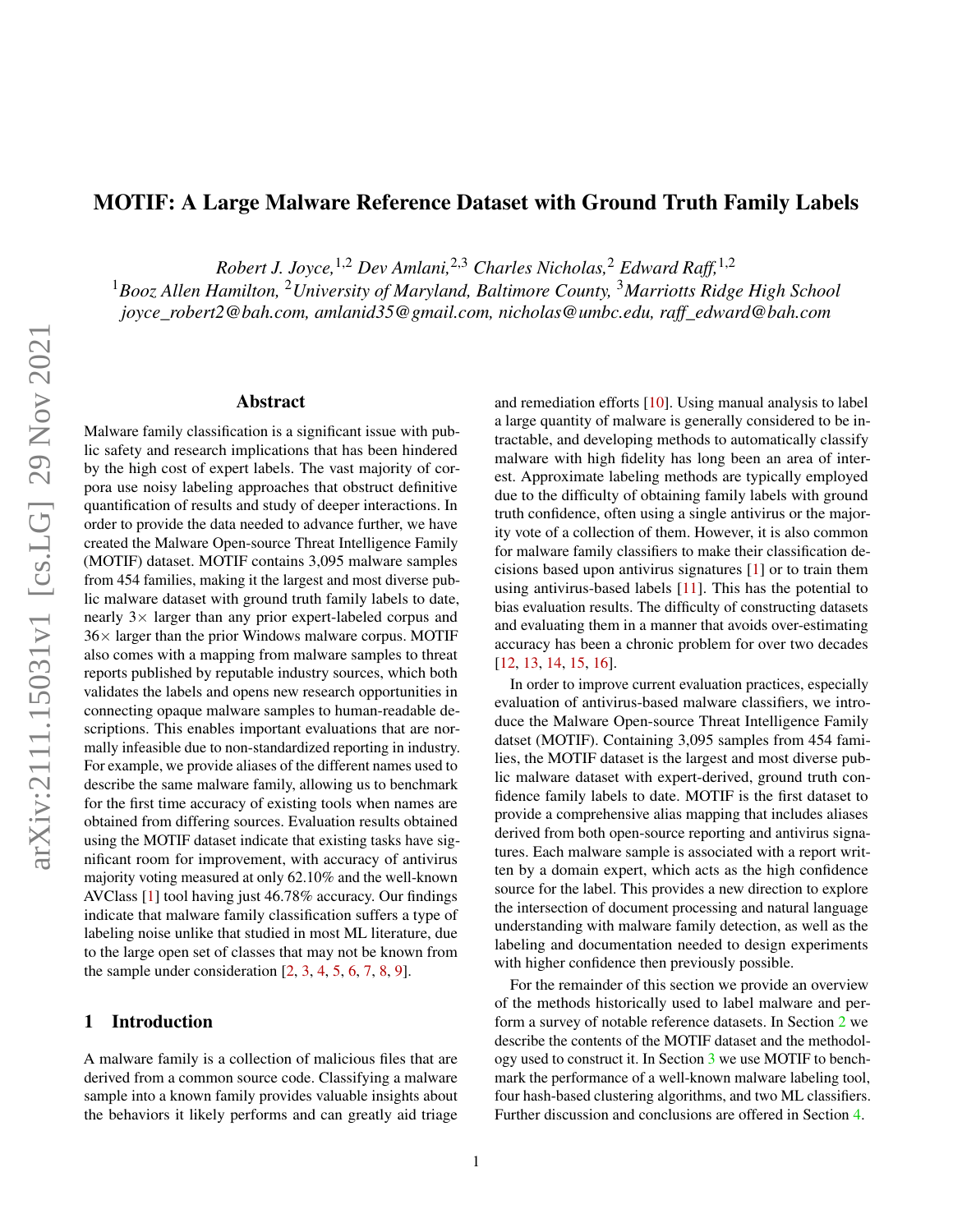#### 1.1 Malware Dataset Labeling Strategies

Manual Labeling. Malware family labels obtained via manual analysis are said to have ground truth confidence. Although manual analysis is not perfectly accurate, the error rate is considered to be negligible [\[17\]](#page-9-1). Unfortunately, manual analysis is extremely time consuming. It can take an average of ten hours for a human analyst to fully analyze a previously unseen malware sample [\[18\]](#page-9-2). Although a full analysis may not be necessary to determine the malware family, the degree of difficulty and cost that manual labeling imposes is evident. Manually labeling a large quantity of malware quickly becomes intractable, and we are not aware of any reference datasets in which the creators manually analyzed all malware samples themselves in order to obtain ground truth family labels.

Open-Source Threat Intelligence Reports. Hundreds of open-source threat intelligence reports containing detailed analysis of malware samples are published by reputable cybersecurity organizations each year, mainly in the form of blog posts and whitepapers. These reports often focus on a specific family, campaign, or threat actor, and include the evidence the analyst uses to reach their conclusion – giving high confidence of correct labeling. In addition to analysis of the related malware samples, they frequently include file hashes and other indicators of compromise (IOCs) related to the cyberattack. If the family labels published in a report were obtained using manual analysis, then we say they have ground truth confidence. The MOTIF dataset was constructed by processing thousands of these reports and aggregating labeled file hashes from them. Although this is a more scalable method of obtaining ground truth family labels, it cannot be automated and it is restricted to the content published by the aforementioned organizations. This is due to the high cost of manual analysis, with expert practitioners reporting days-toweeks of effort to reverse a single file [\[19\]](#page-9-3).

Approximate Labeling Methods. The remaining methods for obtaining malware reference labels are by far the most commonly employed, but they do not provide ground truth confidence. Cluster labeling is an approach in which a dataset is first clustered and then one malware sample per cluster is manually analyzed. The label for that sample is applied to the entire cluster [\[20,](#page-9-4) [21\]](#page-9-5). However, this approach still requires some manual analysis and it relies on the precision of the selected clustering algorithm, which is often custom-made and not rigorously evaluated. A common, automated method for labeling malware is scanning with a single antivirus. However, antivirus signatures are frequently incorrect and can lack family information entirely [\[22,](#page-9-6) [23\]](#page-9-7). Furthermore, antivirus vendors often use different names for the same malware family, which we refer to as *aliases*. Many malware families have one or more aliases, causing widespread labeling inconsistencies [\[1\]](#page-8-0). Another typical approach to malware labeling is antivirus majority voting, in which a collection of antivirus prod-

ucts vote on the label. Although regarded as highly accurate, prior work has not quantified this assumption [\[1\]](#page-8-0). Antivirus majority voting may also cause a selection bias, because the samples for which a majority agree on a label are likely the "easiest" to classify [\[24\]](#page-9-8). AVClass, a leading public tool for performing automatic malware family classification, was recently used to label the EMBER2018 dataset. When provided an antivirus scan report for a malware sample, AVClass attempts to aggregate the many antivirus signatures in the report into a single family label. It does this by normalizing each antivirus signature, resolving aliases, and using plurality voting to predict the family. AVClass is open source, simple to use, and does not require the malware sample to obtain a label, making it a popular choice as a malware classifier since its release in 2016 [\[1\]](#page-8-0). In Section  $\frac{3}{5}$  $\frac{3}{5}$  $\frac{3}{5}$  we compute the accuracy of both antivirus majority voting and AVClass for the first time and they correctly predict malware families in the MOTIF dataset just 62.10% and 46.78% of the time respectively.

Non-Family Based Labeling. Malware family labels are not perfect, and no oracle based categorization of family, or even if a program is a virus, is possible due to the halting problem [\[25\]](#page-9-9). Our definition of a malware family as being derived from common source code is within normal industry use<sup>[1](#page-1-0)</sup>, but indeed the lack of objective means to group families leads some to desire different means of grouping. Alternative approaches to grouping malware exist, such as by functionality [\[26\]](#page-9-10). However, all approaches to malware grouping run into different versions of the same set of problems. Malware is written by an active adversary who attempts to evade and mislead analysts, including complex code obfuscations and misdirection via code theft to slow analysts and thwart automation [\[27,](#page-9-11) [28,](#page-9-12) [29,](#page-9-13) [30\]](#page-9-14). Even standard countermeasures such as packing, which hides the original source code of a program from static analysis, are poorly understood and difficult to circumvent [\[31\]](#page-9-15). Dynamic analysis of running malware is not full-proof for similar reasons. The process is extraordinarily expensive and time-consuming, and malware may have numerous means of detecting instrumentation, altering behavior, and only executing on target victims, if sufficiently motivated [\[32,](#page-9-16) [33\]](#page-9-17). The various pros and cons of alternative labeling schemes is beyond the scope of our study, and focuses on family labels given its ubiquity in academic research and industry practice.

<span id="page-1-1"></span>Table 1: Public Datasets with Ground Truth Family Labels

| Name             | <b>Samples</b> | Families | Platform | <b>Collection Period</b> | Labeling Method       |
|------------------|----------------|----------|----------|--------------------------|-----------------------|
| MOTIF (our work) | 3.095          | 454      | Windows  | Jan. 2016 - Jan. 2021    | <b>Threat Reports</b> |
| MalGenome [34]   | 1.260          | 49       | Android  | Aug. 2010 - Oct. 2011    | <b>Threat Reports</b> |
| Variant $[35]$   | 85             |          | Windows  | Jan. 2014                | <b>Threat Reports</b> |

<span id="page-1-0"></span><sup>1</sup>See [https://www.gdatasoftware.com/blog/malware-family-na](https://www.gdatasoftware.com/blog/malware-family-naming-hell) [ming-hell](https://www.gdatasoftware.com/blog/malware-family-naming-hell) for an informative introduction to some of the challenges with malware family names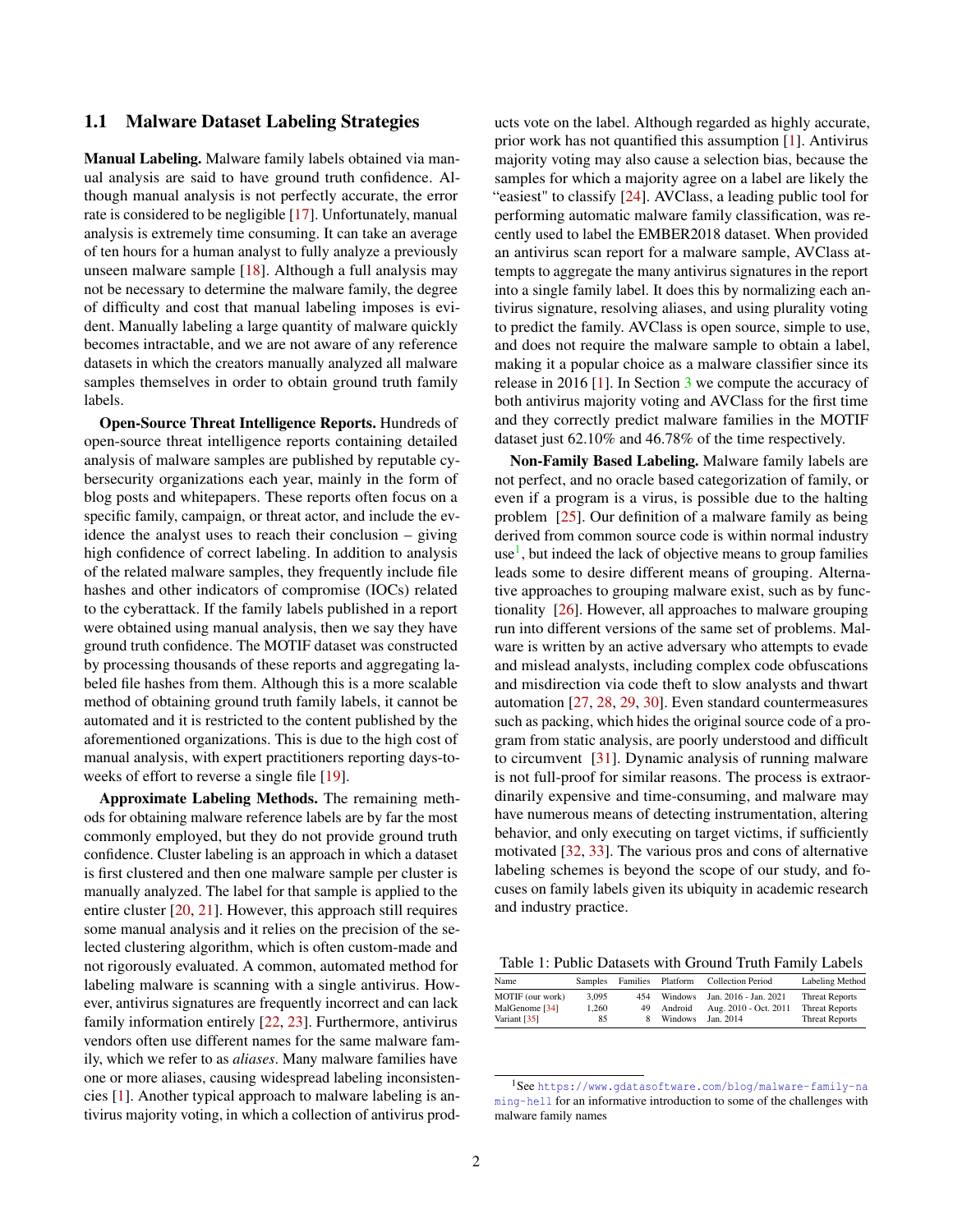# 1.2 Notable Malware Reference Datasets

Statistics about malware datasets with ground truth family labels are shown in Table [1.](#page-1-1) Labels for all three datasets were gathered from open-source threat reports. MOTIF is the largest, and by far the most diverse of these datasets, and it contains the most modern malware samples. Variant contains just 85 malware samples from eight families, all apparently from a single report published by the DHS NCCIC in 2014 [\[36\]](#page-10-1), with additional analysis provided in a second report by Dell Secureworks [\[37\]](#page-10-2). MalGenome is nearly a decade old, as of the time of writing [\[34\]](#page-9-18).

<span id="page-2-1"></span>Table 2: Notable Public Datasets With Imperfect Labeling

| Name                  | Samples | Families | Platform       | <b>Collection Period</b> | Labeling Method         |
|-----------------------|---------|----------|----------------|--------------------------|-------------------------|
| Malheur [38]          | 3.133   | 24       | Windows        | $2006 - 2009$            | AV Majority Vote        |
| AMD [39]              | 24.553  | 71       | Android        | $2010 - 2016$            | <b>Cluster Labeling</b> |
| Drebin $[40]$         | 5.560   | 179      | Android        | Aug. 2010 - Oct. 2012    | AV Majority Vote        |
| VX Heaven $[41]$      | 271.092 | 137      | <b>Windows</b> | 2012 or earlier          | Single AV               |
| Malicia [42]          | 11.363  | 55       | Windows        | Mar. 2012 - Mar. 2013    | <b>Cluster Labeling</b> |
| Kaggle $[43]$         | 10.868  | 9        | <b>Windows</b> | Feb. 2015 or earlier     | Susp. Single AV         |
| Malpedia [44]         | 5.862   | 2.165    | Both           | $2017 -$ ongoing         | Hybrid                  |
| MalDozer [45]         | 20,089  | 32       | Android        | Mar. 2018 or earlier     | Susp. Single AV         |
| <b>EMBER2018 [46]</b> | 485,000 | 3.226    | Windows        | 2018 or earlier          | <b>AVClass</b>          |

Table [2](#page-2-1) displays public malware datasets with approximate family labels. The collection periods of the VX Heaven, Kaggle, and MalDozer datasets are undocumented; we use publication dates as an upper bound for the end of the collection period. The VX Heaven site operated between 1999 and 2012 and the dataset is considered to contain very outdated malware. The VX Heaven dataset was labeled using the Kaspersky antivirus [\[41\]](#page-10-6) and we suspect that the Kaggle dataset was labeled using Windows Defender [\[47\]](#page-10-12) due to the use of the label Obfuscator.ACY (a signature that Defender uses for obfuscated malware). The labeling method for MalDozer was not disclosed; however, the formatting of the provided family names suggests a single antivirus was used. The original EM-BER dataset does not have family labels, but an additional 1,000,000 files (both malicious and benign) were released in 2018 [\[48\]](#page-10-13). 485,000 of these files are malware samples with AVClass labels. The Malpedia dataset is the most similar to MOTIF. Some of the labels in the Malpedia dataset were obtained using open-source reporting, and manual analysis was used for dumping and unpacking some malware samples. However, other family labels were derived using automated methods such as YARA rules and similarity analyses of unpacked files to known malware samples [\[44\]](#page-10-9). Therefore, we do not consider the Malpedia dataset to have full ground-truth confidence for all labels.

The datasets in Table [3](#page-2-2) are not publicly available and some information about their contents is unknown. The majority of the files in the Malsign dataset are potentially unwanted applications (PUAs), rather than malware. Reference labels for Malsign were produced via clustering on statically-extracted features [\[20\]](#page-9-4). Of the 115,157 samples in MaLabel, 46,157 belong to 11 large families and the remaining 69,000 samples

<span id="page-2-2"></span>Table 3: Notable Private Datasets With Imperfect Labeling

| Name         | Samples   | Families | Platform | <b>Collection Period</b> | Labeling Method  |
|--------------|-----------|----------|----------|--------------------------|------------------|
| Malsign [20] | 142.513   | Unknown  | Windows  | $2012 - 2014$            | Cluster labeling |
| MaLabel [17] | 115.157   | > 80     | Windows  | Apr. 2015 or earlier     | AV Majority Vote |
| MtNet $[11]$ | 1.300,000 | 98       | Windows  | Jun. 2016 or earlier     | Hybrid           |
|              |           |          |          |                          |                  |

belong to families with fewer than 1,000 samples each. The total number of families in the dataset is unknown [\[17\]](#page-9-1). Microsoft provided the authors of the MtNet malware classifier with a dataset of 1.3 million malware samples, labeled using a combination of antivirus labeling and manual labeling. Due to the enormous scale of the dataset and the source that provided it, we suspect that the vast majority of the files were labeled using Windows Defender.

A lack of family diversity is apparent in many of the datasets we surveyed, most notably in the Variant and Kaggle datasets. The Windows datasets in particular tend to use approximate labeling methods, lack family diversity, and contain old malware. There is also a dearth of notable datasets containing malware that targets other platforms (e.g. Linux, macOS, and iOS), but this is work beyond our paper's scope.

# <span id="page-2-0"></span>2 The MOTIF Dataset

The MOTIF dataset was constructed by surveying all opensource threat intelligence reports published by 14 major cybersecurity organizations during a five-year period. During this process, we meticulously reviewed thousands of these reports to determine the ground truth families of 4,369 malware samples. The organizations that published these reports included only the file hashes, to avoid distributing live malware samples. Hence, much of the malware discussed in these reports was inaccessible to us, and MOTIF was limited to only the malware samples which we could obtain. Furthermore, although we originally intended the dataset to include Windows, macOS, and Linux malware, we found that the vast majority of malware samples in our survey targeted Windows. In order to standardize the dataset, we elected to discard all files not in the Windows Portable Executable (PE) file format. As a result, the MOTIF dataset includes disarmed versions of 3,095 PE files from the survey that were in our possession, labeled by malware family with ground truth confidence. All files were disarmed by replacing the values of their OPTIONAL\_HEADER.Subsystem and FILE\_HEADER.Machine fields with zero, a method previously employed by the SOREL dataset to prevent files from running [\[49\]](#page-10-14). Furthermore, we also release EMBER raw features (feature version 2) for each malware sample [\[46\]](#page-10-11). In addition to being the largest public malware dataset with ground truth family labels as of the time of writing, MOTIF is the largest public dataset with ground truth family labels and a full alias mapping derived from both open-source reporting and antivirus signatures. The remainder of this section describes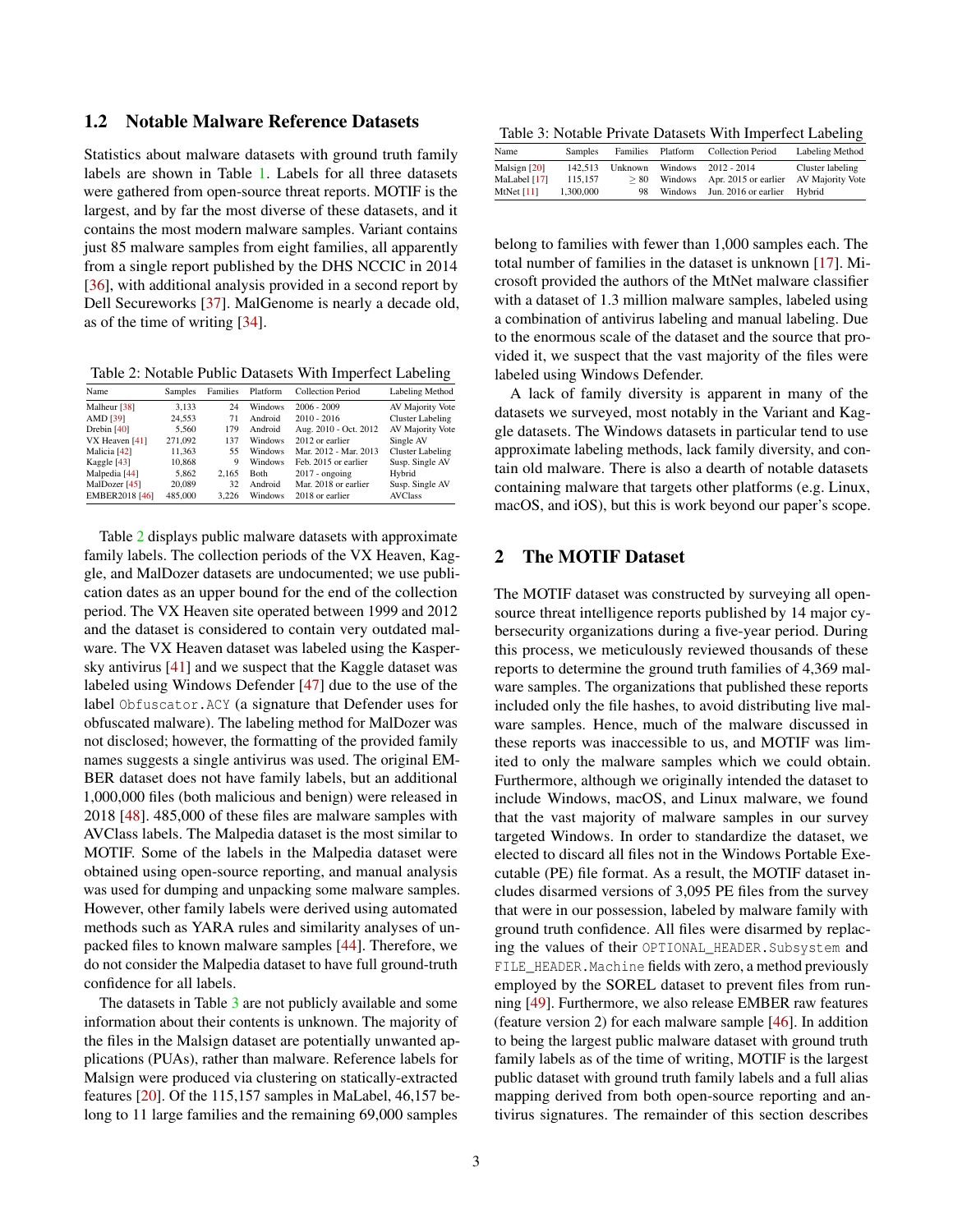<span id="page-3-0"></span>

| Table 4: MOTIF Sources |         |                         |         |  |  |
|------------------------|---------|-------------------------|---------|--|--|
| Source                 | Samples | Source                  | Samples |  |  |
| Bitdefender [50]       | 199     | <b>G DATA [51]</b>      | 106     |  |  |
| CheckPoint [52]        | 221     | Kaspersky [53]          | 502     |  |  |
| <b>CISA [54]</b>       | 101     | Malwarebytes [55]       | 201     |  |  |
| Cybereason [56]        | 204     | Palo Alto Networks [57] | 434     |  |  |
| <b>ESET</b> [58]       | 607     | Proofpoint [59]         | 567     |  |  |
| FireEye $[60]$         | 314     | Symantec [61]           | 164     |  |  |
| Fortinet [62]          | 269     | Talos $[63]$            | 480     |  |  |

our methodology for processing the open-source threat intelligence reports, discusses how we resolved malware family aliases, and reviews the contents of the MOTIF dataset.

#### 2.1 Source and Report Inclusion

Table [4](#page-3-0) lists the 14 sources that contributed to the MOTIF dataset and how many labeled malware hashes we identified from each. All sources are large, reputable cybersecurity organizations that regularly release threat reports containing IOCs to the community. We considered several other organizations that satisfy these requirements but due to time and resource constraints we were unable to review them. Thus, the selection of sources to include in the MOTIF dataset was somewhat subjective; the sources that were included tended to have the greatest name recognition and publish the most IOCs in their reports.

We reviewed *all* open-source threat intelligence reports published by the 14 sources listed in Table [4](#page-3-0) between January 1, 2016 and January 1, 2021. This time window permits the inclusion of recent malware (as of the time of writing) and should allow for most antivirus signatures to have stabilized [\[64\]](#page-11-0). In order to ensure that the malware samples included in the MOTIF dataset have family labels with ground truth confidence, we processed each report in a standardized manner. Reports were omitted if they did not meet all of the following conditions: First, the report must provide a detailed technical analysis of the malware, implying that some expert manual analysis was performed. Second, the report must include the MD5, SHA-1, or SHA-256 hashes of the analyzed malware samples and clearly indicate their corresponding families. Finally, the report must be fully open-source: reports requiring email registration or a subscription to a paid service were not included. Of the thousands of reports we surveyed, only 644 met these conditions and contained at least one labeled hash.

#### 2.2 Malware Sample Inclusion and Naming

We also stipulated which malware samples in a report could be included in the dataset. Malware samples without a clear, unambiguous family label were omitted. Samples labeled only using an antivirus signature (and not a family name) were also skipped. Malware samples not targeting the Windows,

macOS, or Linux operating systems were excluded. Large dumps of 50 or more malware samples were not included, unless very detailed analysis was provided which suggested all files received manual attention. We emphasize that while constructing the MOTIF dataset, we made every reasonable effort to be methodical and judicious about which malware samples were included.

The following conventions were used when cataloguing malware family names from reports. Any files used to download, launch, or load a malware sample were not treated as belonging to that sample's family. However, plugins and modules used by modular malware were considered to have family membership. Legitimate tools abused by malicious actors (e.g. Metasploit, Cobaltstrike, etc.) were not treated as malware families. We recorded 4,369 malware hashes with 595 distinct family names (normalized, without alias resolution) during this procedure. Family names were normalized by converting them to lowercase and removing all non-alphanumeric characters. We later use the same process for normalizing the names of threat actors and, for the remainder of this paper, we use normalized names when referring to a malware family or threat actor. In order to ensure reproducibility, we also recorded the name of the source, the date the report was published, and the URL of the report. In some reports the IOCs were provided in a separate appendix; a second URL to the appendix is included in these cases. As described at the beginning of Section [2,](#page-2-0) non-PE files and files to which we could not gain access were not included in MOTIF. As a result, MO-TIF contains 3,095 files from 454 malware families.

In manual review of the reports, we have found no occurrences of two reports disagreeing on a malware family label. When a report included a non-PE file as part of the family (e.g., a PDF used as the payload for the malware), we excluded it and retained only the valid Windows PE executables. Only reports that provided well documented manual analysis supporting its conclusion were included, giving us high confidence in all samples of the MOTIF dataset.

#### 2.3 Family Alias Resolution

The MOTIF dataset provides a comprehensive alias mapping for each family, in addition to a brief description of that family's capabilities and which specific threat actor or campaign it is attributed to, if any. Descriptions are succinct and based on our subjective expertise. Most descriptions contain the category of malware to which the family belongs (e.g. ransomware) and a noteworthy fact about the malware (e.g. an interesting capability, the language it was written in, or the name of a related family). In cases when a threat actor has multiple names, the 2-3 most common ones were provided.

Our primary method for identifying family aliases was open-source reporting. Threat reports about a particular family often supply the aliases used by other organizations. We were thorough in our search for aliases and only considered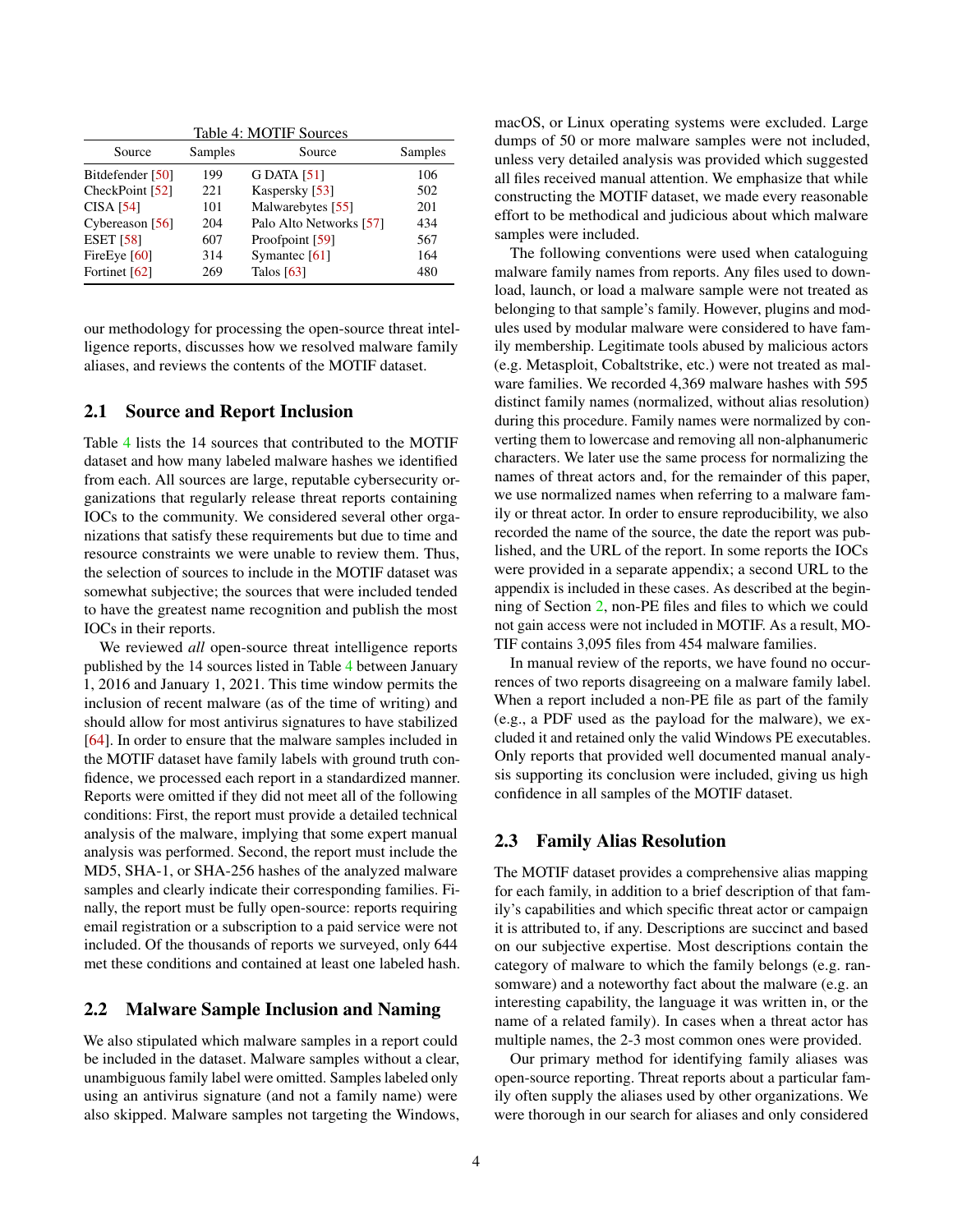reports which we considered to be published by reputable organizations. We observed that the boundary between two malware families being aliases and variants is often nebulous. To remain consistent, we considered two families to be variants when significant functionality was added to a malware family and subsequent reports referred to the new samples by a different name. In cases when malware was "rebranded" but no new functionality was added (e.g. babax / osno) we treated the two family names as aliases. As a secondary source of alias naming, we investigated antivirus signatures that contained slight variations (e.g. agenttesla / agensla) or rearrangements (e.g. remcos / socmer) of family names. In these cases, it was often obvious when two families were aliases. However, antivirus signatures that indicated a generic detection (e.g. centerposgen) could refer to multiple families or threat actors (e.g. the ekans / snake ransomware and the turla / snake APT) or were too generic (e.g. padcrypt / crypt), were disregarded.

Our investigation of malware family aliases was supplemented by Malpedia [\[44\]](#page-10-9), which provides information about family aliases, behavior, and attribution. We independently confirmed these details using open-source reporting from reputable organizations. In a few cases, we identified family names which we suspected were aliases, but we were unable to confirm a relationship using publicly available information. We assess that our alias mapping is as comprehensive as possible given available knowledge and that the impact upon evaluation from the small number of suspected missing aliases is negligible. The alias mapping contains 968 total aliases for the 454 families in MOTIF, an average of 2.132 per family. The wannacry family has an astonishing 15 aliases and 25 families in the dataset have at least five aliases. As illustrated by these results, we strongly feel that inconsistent family naming is a significant issue in the malware analysis community and continued effort to study and correct this problem is warranted.

# <span id="page-4-1"></span>2.4 Malware Demographics in MOTIF

Figure [1](#page-4-0) displays the distribution of malware family sizes in MOTIF. The vast majority of families in the dataset are represented by five or fewer samples, many by just one sample. The icedid banking trojan is by far the largest family in MOTIF, with 142 samples. Many of the sources we studied had clear tendencies as to which types of malware were included in their reports. For example, Fortinet [\[62\]](#page-10-27) focused primarily on malware associated with cybercrime, with a heavy emphasis on ransomware. CISA [\[54\]](#page-10-19) reported almost exclusively on state-sponsored malware, especially malware tied to North Korea. Many other sources also reported heavily on ransomware and malware used in targeted attacks, which is reflected in the composition of the MOTIF dataset. MOTIF contains 151 malware families attributed to 42 distinct threat actors or campaigns associated with targeted attacks. Criminal groups that do not engage in cyber-espionage (e.g. ta505 and the carbanak group) are not included in this tally. Nearly

<span id="page-4-0"></span>Figure 1: MOTIF Family Size Distribution



a third of the malware samples in MOTIF (974 files) have been attributed to one of these 42 threat actors. Ransomware also makes up a significant portion of MOTIF, with 576 malware samples from 102 families. Backdoors, downloaders, RATs, infostealers, and ATM malware are also common malware categories. Adware and other types of PUAs were not frequently reported on and thus have little representation in MOTIF. Although MOTIF includes first-stage malware, such as droppers and downloaders, this category of malware was reported on far more often than is apparent in the dataset. This is likely because first-stage malware is rarely granted a family designation unless it is associated with a targeted attack (e.g artfulpie) or is known for delivering notable commodity malware families (e.g. hancitor).

## 2.5 Sources of Bias in MOTIF

We acknowledge that the methods used to construct MOTIF biases the data. Due to the factors described in Section [2.4,](#page-4-1) MOTIF does not reflect the average distribution of malware that might be encountered on a daily basis, but rather, it portrays a collection of malware that a cybersecurity organization would deem most *important*. Furthermore, the malware samples in MOTIF were published in reports dating between January 1, 2016 and January 1, 2021. MOTIF is no exception to the rule that manually labeling malware is time-consuming, and the malware samples in MOTIF will become outdated over time. We consider MOTIF to be a "hard" dataset on account of its high number of families and the considerable proportion of malware attributed to advanced threat actors. In addition, MOTIF contains multiple malware families that are variants of each other, are attributed to the same threat actor, are packed using the same packer, or share other similarities. We have high confidence that MOTIF is more challenging than existing datasets and we provide further evidence of this claim in Sections [3.1](#page-5-1) and [3.4.](#page-7-1) At the same time, MOTIF represents a scant 3,095 malware samples in an much larger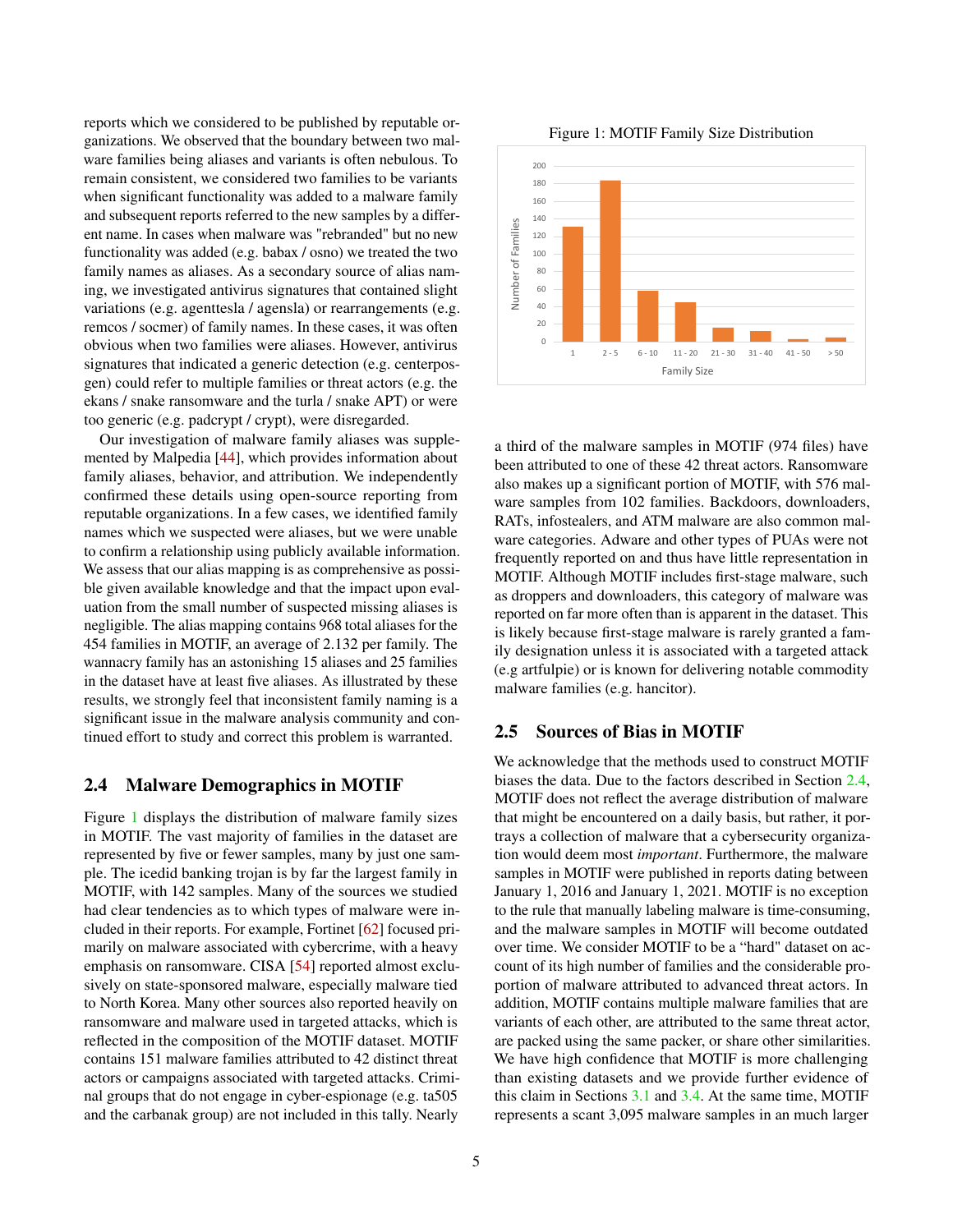ecosystem where hundreds of thousands of new malware samples are being observed daily [\[65\]](#page-11-1). Creating larger, even more representative datasets is a goal of future work.

## <span id="page-5-0"></span>3 Experiments

To date, MOTIF is the largest public malware dataset with expert ground truth family labels. It is also one of the most diverse, with 454 distinct families. Unlike prior datasets, many of which have approximate labels, lack diversity, or contain outdated malware samples, we claim that evaluations made using the MOTIF dataset can be made with confidence. Furthermore, MOTIF's combination of ground truth confidence family labels and a comprehensive alias mapping enable experiments and evaluations that could not be performed before. Machine learning has been investigated for malware classification since 1995 [\[66\]](#page-11-2), and its study has used techniques from across the spectrum of classical ML methods like SVMs and boosting, deep learning, graph based learning, supervised and unsupervised clustering, and borrowing from Computer Vision and Natural Language Processing techniques is fre-quent [\[67\]](#page-11-3). It is not possible to enumerate all current relevant ML approaches. In this section, we evaluate a notable malware classifier and multiple clustering algorithms using the MOTIF dataset. In addition, we provide benchmark results for two ML models trained on MOTIF, and we assess the capabilities of three outlier detection models to identify novel malware families. The MOTIF dataset enables us to obtain new insights about these tasks and to identify new directions for future research. For this section we use Precision and Recall in the clustering specific terminology relating to the ability to group different families into different clusters and same families into same clusters respectively [\[68\]](#page-11-4). This style of defining Precision and Recall is prevalent in the malware literature in part due to the difficulty in knowing what the true class labels are, which MOTIF helps resolve. As our results will show, these alternate definitions of necessity can be misleading, "hiding" instances of data points that are being labeled incorrectly in a consistent fashion.

# <span id="page-5-1"></span>3.1 Evaluating AVClass

In order for MOTIF to be a benchmark for evaluating antivirusbased malware classifiers, all samples have been uploaded to VirusTotal [\[69\]](#page-11-5), a platform that scans malware samples with a large number of antivirus products. In our first experiment we evaluate AVClass using the MOTIF dataset. AVClass processes and normalizes antivirus scan reports and then uses plurality voting to predict a malware family [\[1\]](#page-8-0). AVClass is one of the most widely used approaches to better automated family labeling, and operates on the family labels produced by several Anti-Virus products. Using domain specific steps akin to tokenization, stop-word removal, and lemmatization to resolve inconsistencies between products. We obtained

these scan reports, they can easily be obtained by querying the VirusTotal API. Table [5](#page-5-2) displays AVClass's precision, recall, and F1 measure on five public malware datasets when run under default settings, previously reported by Sebastián et al. [\[1\]](#page-8-0). Note that Malgenome\* represents a modification to the MalGenome

dataset that groups six variants of DroidKungFu into a single family. Table [5](#page-5-2) also shows AVClass's evaluation results on MOTIF when using its default alias mapping (MOTIF-Default) and when provided with MOTIF's alias mapping (MOTIF-Alias). In both cases, all of AVClass's evaluation metrics are significantly lower for MOTIF than any other dataset, with the exception of recall for the Malicia dataset.

antivirus scan reports for each of the 3,095 malware samples in MOTIF by querying the VirusTotal API. All queries used in the following experiments were made in Aug. 2021. Although the VirusTotal terms of service prohibit us from distributing

<span id="page-5-2"></span>Table 5: AVClass Evaluation Results

| Dataset              | Precision |       | Recall F1 Measure | Accuracy |
|----------------------|-----------|-------|-------------------|----------|
| Drebin               | 0.954     | 0.884 | 0.918             | Unknown  |
| Malicia              | 0.949     | 0.680 | 0.792             | Unknown  |
| Malsign              | 0.904     | 0.907 | 0.905             | Unknown  |
| MalGenome*           | 0.879     | 0.933 | 0.926             | Unknown  |
| Malheur              | 0.904     | 0.983 | 0.942             | Unknown  |
| <b>MOTIF-Default</b> | 0.763     | 0.674 | 0.716             | 0.468    |
| <b>MOTIF-Alias</b>   | 0.773     | 0.700 | 0.735             | 0.506    |

This raises the question of why the evaluation results of the other datasets are so much higher. Drebin (the dataset with the highest precision) and Malheur (the dataset with the highest recall and F1 measure) were both labeled using antivirus majority voting. Because this is very similar to AVClass's plurality voting strategy, evaluation results on these datasets were likely artificially high. Other attributes of the other datasets used to evaluate AVClass, such as containing Android malware rather than Windows, having outdated malware samples, using approximate labeling methods, or lacking size or family diversity, may have also contributed to the observed discrepancies.

Because computing the accuracy of a malware classifier requires a mapping between the aliases used by the classifier and the aliases used by the reference dataset, the majority of works only use precision and recall, which are based on accurate grouping (and not necessarily accurate labeling) [\[1,](#page-8-0) [20,](#page-9-4) [21,](#page-9-5) [70\]](#page-11-6). The MOTIF dataset provides a full family alias mapping, allowing accuracy to be computed as well. In Table [5](#page-5-2) the stark contrast between AVClass's accuracy on the MOTIF dataset (46.78%) and its precision and recall (76.35% and 67.36% respectively) is evident. Although our results show that AVClass labels related malware samples with some consistency, the tool predicts an incorrect family name for a malware sample more often than the correct one.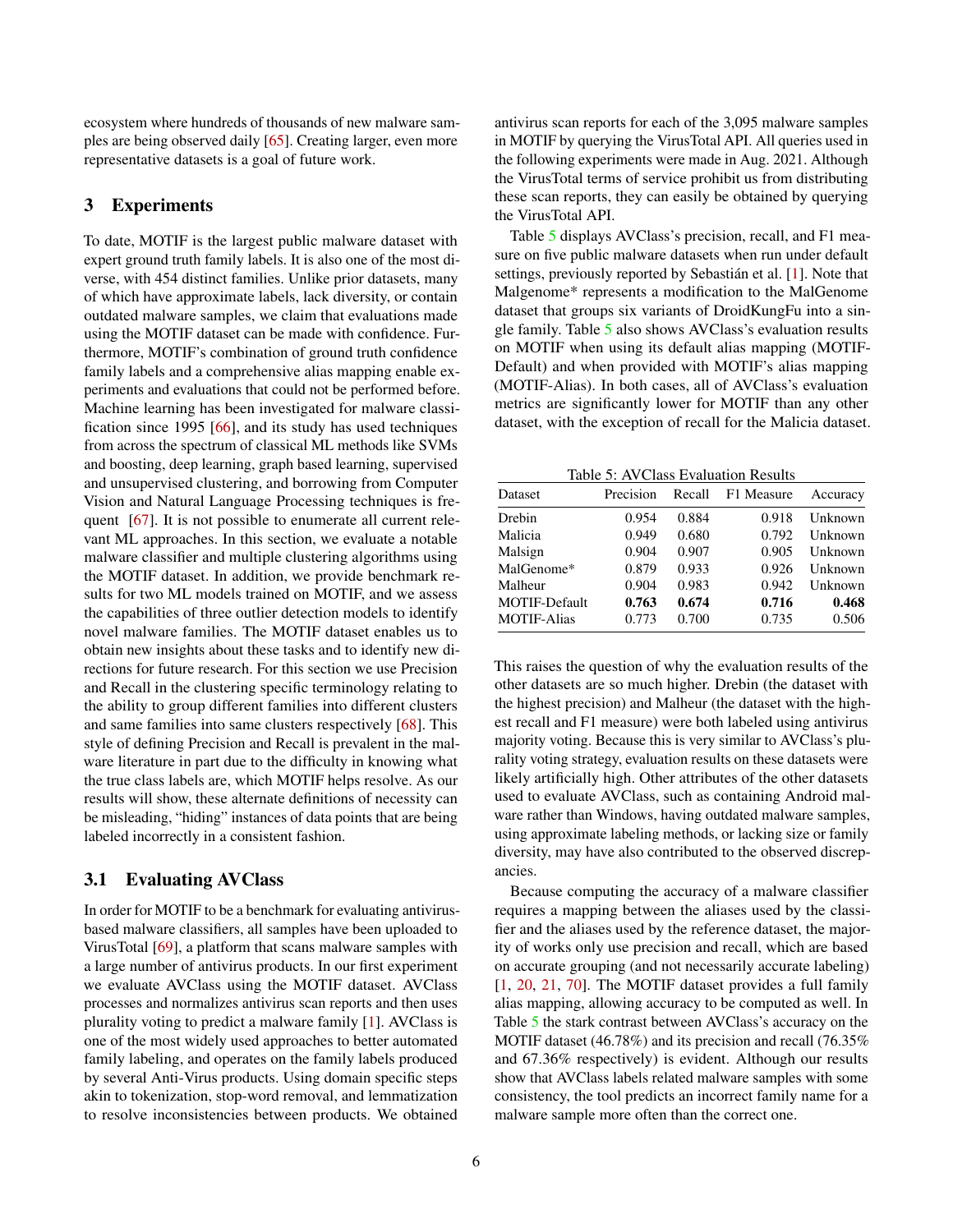#### 3.2 Further Investigation of Antivirus Results

An investigation of the labels predicted by AVClass in our prior experiment revealed that errors were caused in part by AVClass, but primarily due to the antivirus scan reports used as input. Antivirus signatures frequently contained the name of a variant of the correct family, the name of a family with similar capabilities to the correct one, or the name of a family known to be otherwise associated with the correct one. Furthermore, antivirus signatures commonly contained nonfamily information that AVClass did not properly discard, including the name of the group that the sample is attributed to, the broad category of malware it belongs to, the sample's behavioral attributes, the name of the packer that the sample was packed with, or the programming language that the sample was written in. The discrepancies between the results for MOTIF-Default and MOTIF-Alias in Table [5](#page-5-2) also indicate that AVClass also often fails to resolve family aliases properly. In our study, these factors frequently caused AVClass to make incorrect predictions; in many cases, the predicted labels were not the name of any valid malware family. Precision and recall are intended to be used as cluster evaluation metrics and it is clear that model performance can be severely misjudged in cases such as these. Future malware datasets should continue to offer comprehensive alias mappings for each of their constituent families so that accuracy can be computed. Further investigation revealed that of the 3,095 antivirus scans reports for the MOTIF dataset, 577 reports (18.64%) do not include the correct family name at all and 934 reports (30.18%) include it once at most. The lack of family information in these scan reports would prevent an antivirus-based malware family classifier from achieving higher than 81.36% accuracy on the MOTIF dataset.

By running AVClass with MOTIF's family alias mapping, we extracted family information from each scan report for the MOTIF dataset. Rather than applying plurality voting (AVClass's voting method) to these results, we instead used majority voting. Antivirus majority voting resulted in 1,178 reports with the correct family, 719 reports with an incorrect family, and 1,198 reports where no family was the clear majority. After discarding the scan reports with no majority (as is common practice), antivirus majority voting resulted in only 62.10% accuracy. In Section [2.4](#page-4-1) we noted that MOTIF contains a disproportionate amount of malware attributed to threat actors associated with targeted attacks. To test whether this was impacting our results, we repeated the experiment using only the 2,121 malware samples from MOTIF that are not attributed to one of these threat actors. Although slightly improved, the results were similar - 854 scan reports had no clear majority family, and only 863 of the remaining 1,267 reports (68.11%) had a correct majority vote. Conventional wisdom has always held that antivirus majority voting is highly accurate, and no prior work has challenged this assumption [\[1\]](#page-8-0). However, our finding that antivirus majority voting has

just 62.10% accuracy on MOTIF indicates that this belief may require re-examination.

## 3.3 Evaluating Metadata Hashes

Next, we evaluate the precision, recall, and F1 measure of four hashing algorithms used for identifying similar malware samples. These hashes use the metadata of the PE files, and are widely used as tools to identify similar files. To the best of our knowledge such metadata hashes have not been evaluated on a single corpus for comparison, and the design of new hashes using *Learning to Hash* [\[71,](#page-11-7) [72\]](#page-11-8) research is an open problem MOTIF enables. Two PE files have identical Imphash digests if their Import Address Tables (IATs) contain the same functions in the same order [\[73\]](#page-11-9). If two files have equivalent values for specific metadata fields in their FILE\_HEADER, OPTIONAL HEADER, and each SECTION HEADER, they have the same peHash digest [\[74\]](#page-11-10). Finally, the RichPE hash can be computed for PE files containing a Rich header, which is added to files compiled and linked using the Microsoft toolchain. Files that share select values in their Rich header, FILE HEADER, and OPTIONAL\_HEADER have the same RichPE digest [\[75\]](#page-11-11). The remaining hash - vHash - is VirusTotal's "simple structural feature hash" [\[76\]](#page-11-12). VirusTotal has not disclosed how the vHash of a file is computed, and we don't know whether it is based upon metadata or file contents. We are aware of no formal evaluation of vHash. Although prior evaluation has shown that the three remaining hashes are effective at grouping similar malware, we are unaware of any studies that quantify their precision or recall using a reference dataset with family labels.

<span id="page-6-0"></span>Table 6: Metadata Hash Evaluation Results

| Hash Name     | Precision | Recall | F1 Measure |
|---------------|-----------|--------|------------|
| Imphash       | 0.866     | 0.382  | 0.530      |
| Imphash-10*   | 0.971     | 0.301  | 0.460      |
| peHash        | 0.998     | 0.264  | 0.417      |
| <b>RichPE</b> | 0.964     | 0.331  | 0.494      |
| vHash         | 0.983     | 0.317  | 0.480      |

In order to better understand how often collisions between unrelated malware samples occur and how effective these hashes are at grouping malware from the same family, we clustered the MOTIF dataset on identical hash digests. Files for which a hash digest could not be determined (e.g. PE files without an IAT or Rich header) were assigned to singleton clusters. Table [6](#page-6-0) displays evaluation results for each hash. Imphash has the highest recall and F1 measure, while at the same time having the lowest precision. Files with few imports may not have a unique Imphash [\[73\]](#page-11-9), so we repeated the evaluation, assigning all files with fewer than 10 imports to singleton clusters. The results (denoted Imphash-10 in Table [6\)](#page-6-0) indicate that this modification drastically increases the pre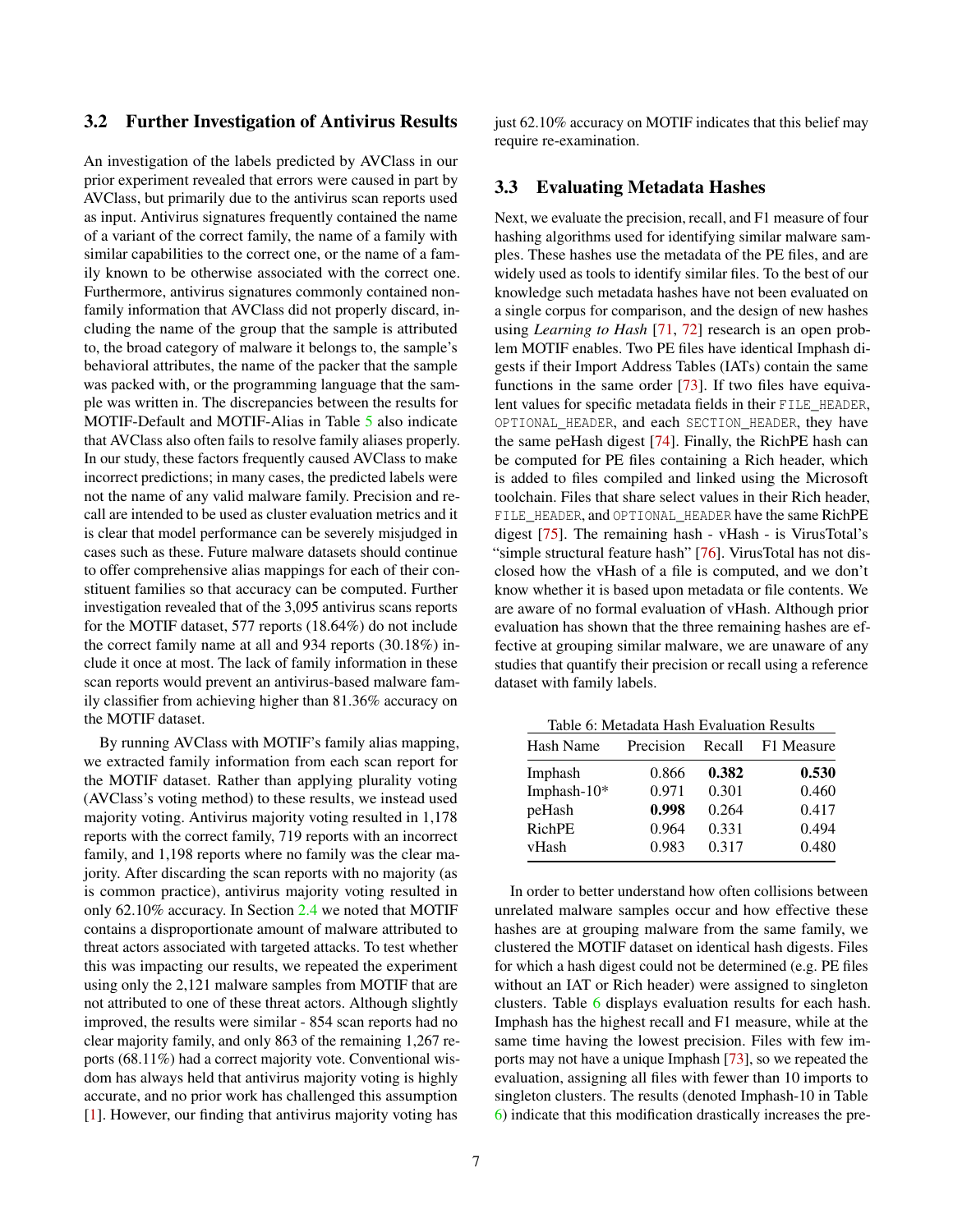cision of Imphash, but causes a correspondingly large drop in recall and F1 measure. We were not surprised that peHash had a near-perfect precision, as it is widely regarded by the community as a very strict metadata hash. However, this property also yielded the lowest recall and F1 measure. Finally, although RichPE and vHash had no outstanding metric results compared to the other hashes, both possess high precision values. All recall results seem to be poor, but this is typical of metadata hashes as even small changes in a file's metadata can result in a different digest.

#### <span id="page-7-1"></span>3.4 Machine Learning Experiments

MOTIF provides the first rigorous benchmark for ML family classification methods. We demonstrate this using malware family classification and novel family detection, two standard ML tasks performed extensively on prior datasets [\[40,](#page-10-5) [43,](#page-10-8) [46,](#page-10-11) [49\]](#page-10-14). We trained LightGBM [\[77\]](#page-11-13) and Mal-Conv2 [\[78\]](#page-11-14) models on the MOTIF dataset using default settings. The LightGBM model uses EMBER feature vectors, while MalConv2 was trained on disarmed binaries using a single Titan RTX GPU. Since malware families with only one

<span id="page-7-2"></span>

|  | Table 7: Few-Shot Learning Results |  |  |  |
|--|------------------------------------|--|--|--|
|  |                                    |  |  |  |

| Model                | Accuracy | Std. Dev. |
|----------------------|----------|-----------|
| LightGBM             | 0.724    | 0.021     |
| MalConv <sub>2</sub> | 0.487    | 0.017     |

representative sample (which we call singleton families) cannot be represented in both the training and test sets, they were left out of the experiment. Then, we performed five-fold stratified cross-validation on the remaining 2,964 files (323 families). The mean and standard deviation of the accuracy scores obtained during cross-validation are listed in Table [7.](#page-7-2) Neither model demonstrated particularly high accuracy, but they are both significantly better than random guessing (4.79%). Furthermore, given the high number of families in the dataset and limited number of samples per family, their performances are very reasonable.

<span id="page-7-3"></span>Table 8: Novel Family Detection Results

| Model                   | Precision |       | Recall F1 Measure |
|-------------------------|-----------|-------|-------------------|
| <b>Isolation Forest</b> | 00        | 00    | 0.0               |
| Local Outlier Factor    | 0.265     | 0.206 | 0.232             |
| One-Class SVM           | 0.233     | 0.382 | 0.289             |

Malware family classifiers are trained on a finite number of malware families and new, unknown families will be present when a model is deployed into a production environment. To test how well ML models can distinguish novel malware families from known families, we withheld the 131 malware samples from singleton families in MOTIF, in addition to 10% of the remaining dataset (297 files). Three outlier detection models were trained on EMBER feature vectors for the remainder of the files. The objective of the experiment was to determine whether these models would detect the singleton families as outliers because they were not included in the training set. As shown in Table [8,](#page-7-3) none of the models were able to perform this task reliably and the Isolation Forest did not detect a single file as an outlier. Although existing ML models can distinguish between malware families with moderate accuracy, the overall differences between existing and novel families seem difficult to identify. Further research is needed to ensure that models can appropriately address novel families.

#### <span id="page-7-0"></span>4 Discussion and Conclusion

MOTIF is the first large, publicly accessible corpus of Windows malware with ground truth reference labels. The disarmed malware samples, EMBER features, and linked reports are valuable resources for future research. MOTIF is also the first dataset to provide a comprehensive mapping of malware family aliases, enabling numerous experiments and evaluations that could not be previously performed. Results obtained using the MOTIF dataset have already challenged conventional wisdom firmly held by the community, such as the accuracy of techniques which use collective decisions of a group of antivirus products as a source of family labeling. In the first evaluations of their kind, we found that AVClass has a 46.78% accuracy on the MOTIF dataset that is considerably lower than previously thought, and antivirus majority voting correctly classifies only 62.10% of the malware samples for which a clear majority could be obtained. These findings impact nearly all malware family classification research, especially related to antivirus-based labeling.

We recognize that the malware demographics in MOTIF do not reflect the distribution of malware families that might be encountered in the wild, and instead express the families which malware analysis organizations consider to be most relevant, a balance which has pros and cons. While collecting reports over a longer period of time or from more sources could further expand the corpus, it is unlikely to significantly change the current limitations of MOTIF. The use of highconfidence methods for identifying related malware (g.g., peHash) could significantly increase the size of MOTIF, at the cost of losing full ground truth confidence. Our hope for future datasets is that they will be constructed with care to identify the trade-offs in scale, label quality, and diversity so that they can be used together to provide more accurate judgments.

Beyond the standard tasks shown in this paper, MOTIF opens the door to many new avenues of ML research to malware problems. The reports can be used to explore fewand zero-shot learning to detect families before samples are available. The label quality allows exploring transfer learning from larger, less accurately labeled, corpora. The large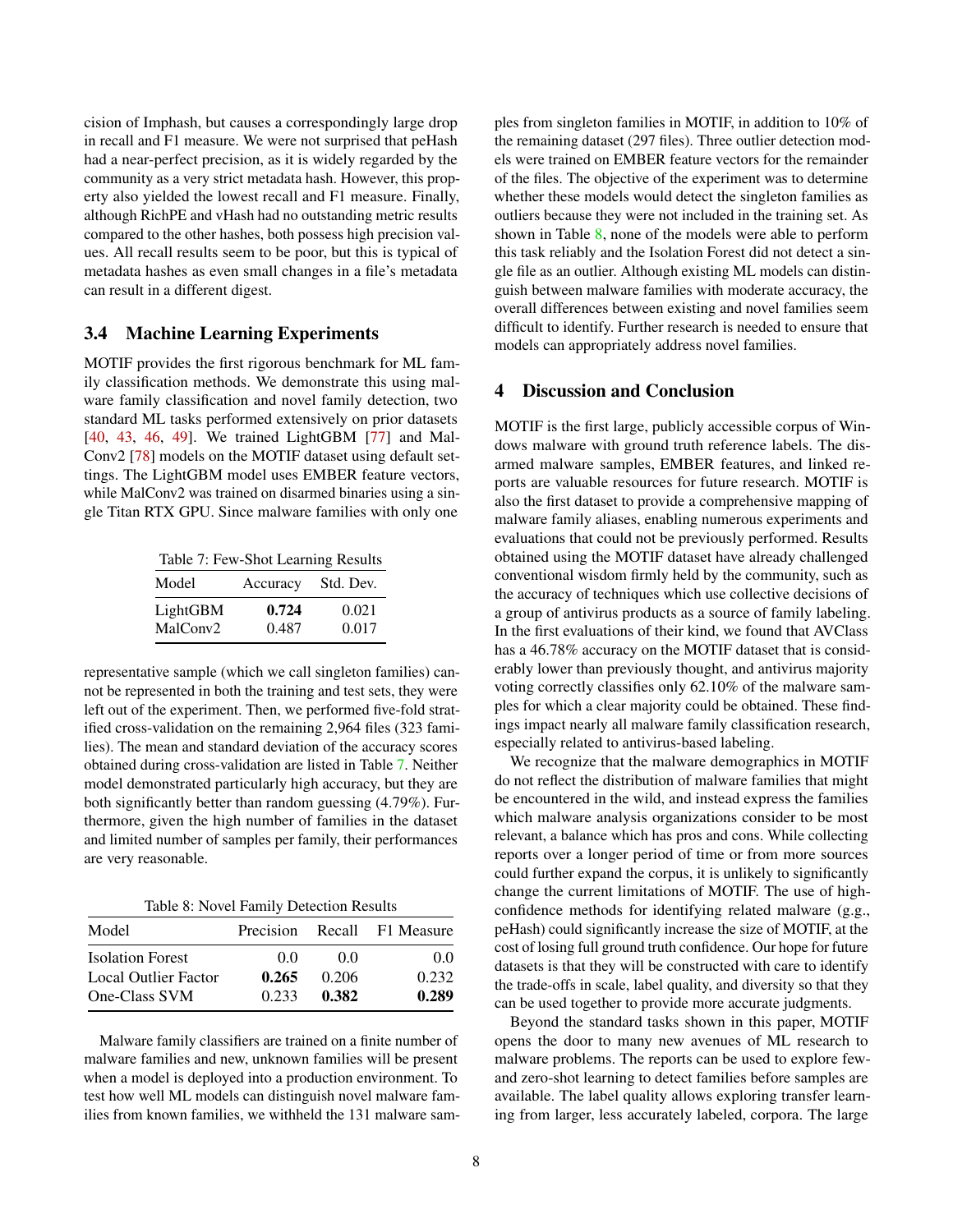number of families more representative of real-world diversity also allows more consideration to metrics and training approaches in the face of class-imbalanced learning [\[79,](#page-11-15) [80,](#page-11-16) [81,](#page-11-17) [82,](#page-12-0) [83,](#page-12-1) [84,](#page-12-2) [85,](#page-12-3) [86,](#page-12-4) [87,](#page-12-5) [88,](#page-12-6) [89\]](#page-12-7). We envision MO-TIF becoming a valuable asset for evaluating malware family classifiers and for enabling future malware research.

#### References

- <span id="page-8-0"></span>[1] M. Sebastián, R. Rivera, P. Kotzias, and J. Caballero, "Avclass: A tool for massive malware labeling," in *Research in Attacks, Intrusions, and Defenses*, F. Monrose, M. Dacier, G. Blanc, and J. Garcia-Alfaro, Eds. Cham: Springer International Publishing, 2016, pp. 230–253.
- <span id="page-8-1"></span>[2] C. G. Northcutt, A. Athalye, and J. Mueller, "Pervasive Label Errors in Test Sets Destabilize Machine Learning Benchmarks," pp. 1–16, 2021. [Online]. Available: <http://arxiv.org/abs/2103.14749>
- <span id="page-8-2"></span>[3] R. S. Geiger, K. Yu, Y. Yang, M. Dai, J. Qiu, R. Tang, and J. Huang, "Garbage in, Garbage out? Do Machine Learning Application Papers in Social Computing Report Where Human-Labeled Training Data Comes From?" in *Proceedings of the 2020 Conference on Fairness, Accountability, and Transparency*, ser. FAT\* '20. New York, NY, USA: Association for Computing Machinery, 2020, pp. 325–336. [Online]. Available: <https://doi.org/10.1145/3351095.3372862>
- <span id="page-8-3"></span>[4] G. Pleiss, T. Zhang, E. Elenberg, and K. Q. Weinberger, "Identifying Mislabeled Data using the Area Under the Margin Ranking," in *Advances in Neural Information Processing Systems*, H. Larochelle, M. Ranzato, R. Hadsell, M. F. Balcan, and H. Lin, Eds., vol. 33. Curran Associates, Inc., 2020, pp. 17 044–17 056. [Online]. Available: [https://proceedings.neurips.cc/pap](https://proceedings.neurips.cc/paper/2020/file/c6102b3727b2a7d8b1bb6981147081ef-Paper.pdf) [er/2020/file/c6102b3727b2a7d8b1bb6981147081ef-P](https://proceedings.neurips.cc/paper/2020/file/c6102b3727b2a7d8b1bb6981147081ef-Paper.pdf) [aper.pdf](https://proceedings.neurips.cc/paper/2020/file/c6102b3727b2a7d8b1bb6981147081ef-Paper.pdf)
- <span id="page-8-4"></span>[5] G. Patrini, A. Rozza, A. K. Menon, R. Nock, and L. Qu, "Making Deep Neural Networks Robust to Label Noise: A Loss Correction Approach," in *2017 IEEE Conference on Computer Vision and Pattern Recognition (CVPR)*. IEEE, jul 2017, pp. 2233–2241. [Online]. Available: <http://ieeexplore.ieee.org/document/8099723/>
- <span id="page-8-5"></span>[6] T. Liu and D. Tao, "Classification with Noisy Labels by Importance Reweighting," *IEEE Transactions on Pattern Analysis and Machine Intelligence*, vol. 38, no. 3, pp. 447–461, mar 2016. [Online]. Available: <http://ieeexplore.ieee.org/document/7159100/>
- <span id="page-8-6"></span>[7] B. Nicholson, J. Zhang, V. S. Sheng, and Z. Wang, "Label noise correction methods," *Proceedings of the 2015*

*IEEE International Conference on Data Science and Advanced Analytics, DSAA 2015*, 2015.

- <span id="page-8-7"></span>[8] B. Frenay and M. Verleysen, "Classification in the Presence of Label Noise: A Survey," *IEEE Transactions on Neural Networks and Learning Systems*, vol. 25, no. 5, pp. 845–869, may 2014. [Online]. Available: <http://ieeexplore.ieee.org/document/6685834/>
- <span id="page-8-8"></span>[9] N. Natarajan, I. S. Dhillon, P. Ravikumar, and A. Tewari, "Learning with Noisy Labels," in *Advances in Neural Information Processing Systems 26*, 2013, pp. 1196– 1204. [Online]. Available: [http://papers.nips.cc/paper/5](http://papers.nips.cc/paper/5073-learning-with-noisy-labels) [073-learning-with-noisy-labels](http://papers.nips.cc/paper/5073-learning-with-noisy-labels)
- <span id="page-8-9"></span>[10] R. J. Joyce, E. Raff, and C. Nicholas, "A Framework for Cluster and Classifier Evaluation in the Absence of Reference Labels," in *Proceedings of the 14th ACM Workshop on Artificial Intelligence and Security (AISec '21)*. Association for Computing Machinery, 2021.
- <span id="page-8-10"></span>[11] W. Huang and J. Stokes, "Mtnet: A multi-task neural network for dynamic malware classification," 07 2016, pp. 399–418.
- <span id="page-8-11"></span>[12] C. Rossow, C. J. Dietrich, C. Grier, C. Kreibich, V. Paxson, N. Pohlmann, H. Bos, and M. van Steen, "Prudent Practices for Designing Malware Experiments: Status Quo and Outlook," in *2012 IEEE Symposium on Security and Privacy*. IEEE, may 2012, pp. 65–79. [Online]. Available: [http://ieeexplore.ieee.org/lpdocs/e](http://ieeexplore.ieee.org/lpdocs/epic03/wrapper.htm?arnumber=6234405) [pic03/wrapper.htm?arnumber=6234405](http://ieeexplore.ieee.org/lpdocs/epic03/wrapper.htm?arnumber=6234405)
- <span id="page-8-12"></span>[13] F. Pendlebury, F. Pierazzi, R. Jordaney, J. Kinder, and L. Cavallaro, "TESSERACT: Eliminating Experimental Bias in Malware Classification across Space and Time," in *28th USENIX Security Symposium (USENIX Security 19)*. Santa Clara, CA: USENIX Association, aug 2019, pp. 729–746. [Online]. Available: [https:](https://www.usenix.org/conference/usenixsecurity19/presentation/pendlebury) [//www.usenix.org/conference/usenixsecurity19/prese](https://www.usenix.org/conference/usenixsecurity19/presentation/pendlebury) [ntation/pendlebury](https://www.usenix.org/conference/usenixsecurity19/presentation/pendlebury)
- <span id="page-8-13"></span>[14] R. Jordaney, Z. Wang, D. Papini, I. Nouretdinov, and L. Cavallaro, "Misleading Metrics : On Evaluating Machine Learning for Malware with Confidence," University of London, Tech. Rep., 2016. [Online]. Available: [https://www.royalholloway.ac.uk/isg/docume](https://www.royalholloway.ac.uk/isg/documents/pdf/technicalreports/2016/rhul-isg-2016-1.pdf) [nts/pdf/technicalreports/2016/rhul-isg-2016-1.pdf](https://www.royalholloway.ac.uk/isg/documents/pdf/technicalreports/2016/rhul-isg-2016-1.pdf)
- <span id="page-8-14"></span>[15] M. Christodorescu and S. Jha, "Testing Malware" Detectors," in *Proceedings of the 2004 ACM SIGSOFT International Symposium on Software Testing and Analysis*, ser. ISSTA '04. New York, NY, USA: ACM, 2004, pp. 34–44. [Online]. Available: [http:](http://doi.acm.org/10.1145/1007512.1007518) [//doi.acm.org/10.1145/1007512.1007518](http://doi.acm.org/10.1145/1007512.1007518)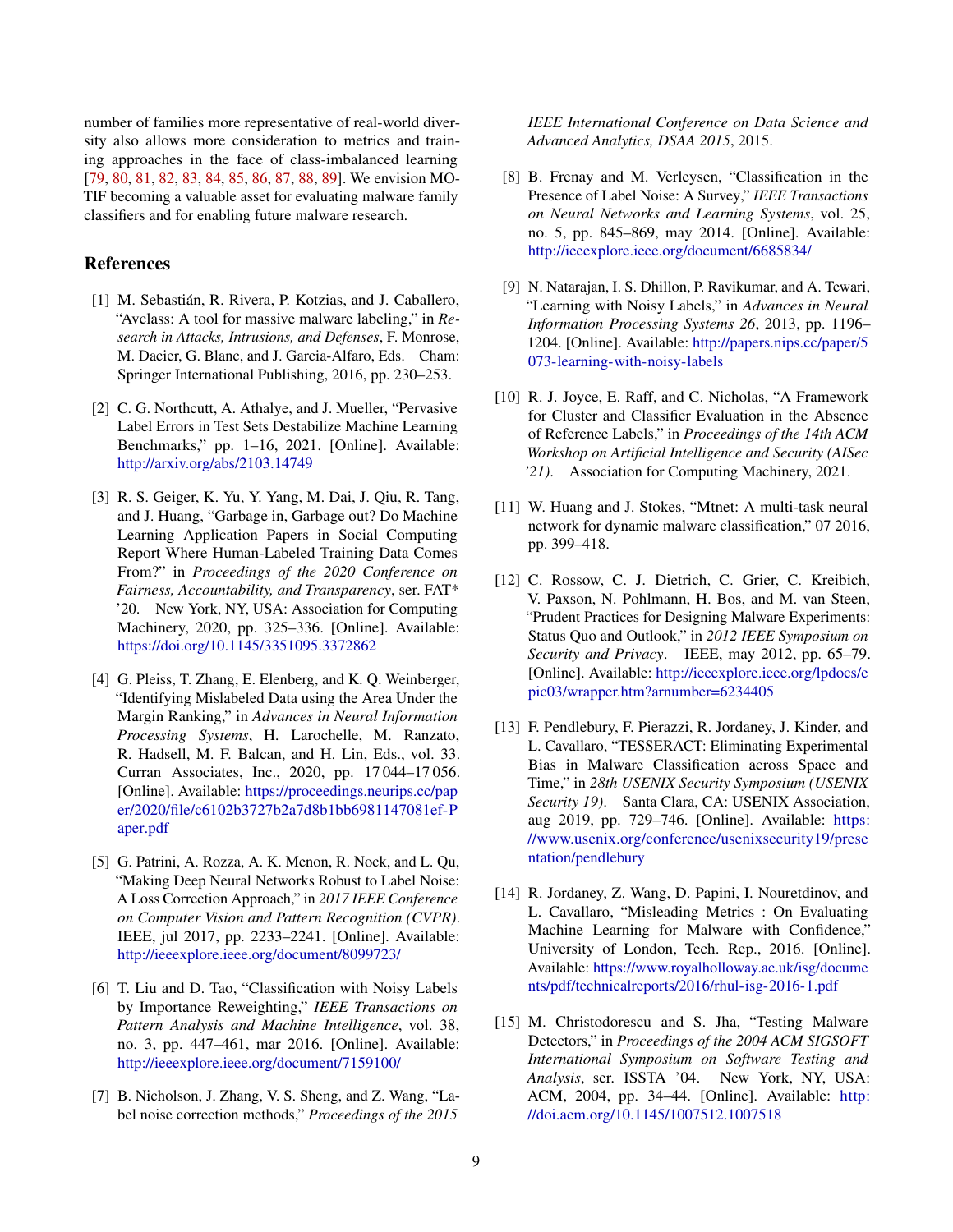- <span id="page-9-0"></span>[16] A. Marx, "A guideline to anti-malware-software testing," in *European Institute for Computer Anti-Virus Research (EICAR)*, 2000, pp. 218–253.
- <span id="page-9-1"></span>[17] A. Mohaisen, O. Alrawi, and M. Mohaisen, "Amal: High-fidelity, behavior-based automated malware analysis and classification," *Computers & Security*, vol. 52, pp. 251 – 266, 2015. [Online]. Available: [http://www.scie](http://www.sciencedirect.com/science/article/pii/S0167404815000425) [ncedirect.com/science/article/pii/S0167404815000425](http://www.sciencedirect.com/science/article/pii/S0167404815000425)
- <span id="page-9-2"></span>[18] A. Mohaisen and O. Alrawi, "Unveiling zeus: Automated classification of malware samples," in *Proceedings of the 22nd International Conference on World Wide Web*, ser. WWW '13 Companion. New York, NY, USA: Association for Computing Machinery, 2013, p. 829–832. [Online]. Available: <https://doi.org/10.1145/2487788.2488056>
- <span id="page-9-3"></span>[19] D. Votipka, S. M. Rabin, K. Micinski, J. S. Foster, and M. M. Mazurek, "An Observational Investigation of Reverse Engineers ' Processes," in *USENIX Security Symposium*, 2019.
- <span id="page-9-4"></span>[20] P. Kotzias, S. Matic, R. Rivera, and J. Caballero, "Certified pup: Abuse in authenticode code signing," in *CCS '15*, 2015.
- <span id="page-9-5"></span>[21] A. Nappa, M. Z. Rafique, and J. Caballero, "The malicia" dataset: identification and analysis of drive-by download operations," *International Journal of Information Security*, vol. 14, no. 1, pp. 15–33, 2015. [Online]. Available: <https://doi.org/10.1007/s10207-014-0248-7>
- <span id="page-9-6"></span>[22] M. Botacin, F. Ceschin, P. de Geus, and A. Grégio, "We need to talk about antiviruses: challenges & pitfalls of av evaluations," *Computers & Security*, vol. 95, p. 101859, 2020. [Online]. Available: [http://www.scienced](http://www.sciencedirect.com/science/article/pii/S0167404820301310) [irect.com/science/article/pii/S0167404820301310](http://www.sciencedirect.com/science/article/pii/S0167404820301310)
- <span id="page-9-7"></span>[23] A. Mohaisen, O. Alrawi, M. Larson, and D. McPherson, "Towards a methodical evaluation of antivirus scans and labels," in *Information Security Applications*, Y. Kim, H. Lee, and A. Perrig, Eds. Cham: Springer International Publishing, 2014, pp. 231–241.
- <span id="page-9-8"></span>[24] P. Li, L. Liu, D. Gao, and M. K. Reiter, "On challenges in evaluating malware clustering," in *Recent Advances in Intrusion Detection*, S. Jha, R. Sommer, and C. Kreibich, Eds. Berlin, Heidelberg: Springer Berlin Heidelberg, 2010, pp. 238–255.
- <span id="page-9-9"></span>[25] F. Cohen, "Computer viruses: Theory and experiments," *Computers & Security*, vol. 6, no. 1, pp. 22–35, feb 1987. [Online]. Available: [http://linkinghub.elsevier.co](http://linkinghub.elsevier.com/retrieve/pii/0167404887901222) [m/retrieve/pii/0167404887901222](http://linkinghub.elsevier.com/retrieve/pii/0167404887901222)
- <span id="page-9-10"></span>[26] W. Ballenthin and M. Raabe, "capa: Automatically identify malware capabilities," [https://www.fireeye.com/blo](https://www.fireeye.com/blog/threat-research/2020/07/capa-automatically-identify-malware-capabilities.html) [g/threat-research/2020/07/capa-automatically-identif](https://www.fireeye.com/blog/threat-research/2020/07/capa-automatically-identify-malware-capabilities.html) [y-malware-capabilities.html,](https://www.fireeye.com/blog/threat-research/2020/07/capa-automatically-identify-malware-capabilities.html) Last accessed on 2020-10- 1.
- <span id="page-9-11"></span>[27] M. Botacin, F. Ceschin, P. de Geus, and A. Grégio, "We need to talk about antiviruses: challenges & pitfalls of av evaluations," *Computers & Security*, vol. 95, p. 101859, 2020. [Online]. Available: [http://www.scienced](http://www.sciencedirect.com/science/article/pii/S0167404820301310) [irect.com/science/article/pii/S0167404820301310](http://www.sciencedirect.com/science/article/pii/S0167404820301310)
- <span id="page-9-12"></span>[28] D. Arp, E. Quiring, F. Pendlebury, A. Warnecke, F. Pierazzi, C. Wressnegger, L. Cavallaro, and K. Rieck, "Dos and Don'ts of Machine Learning in Computer Security," *arXiv*, 2020. [Online]. Available: <http://arxiv.org/abs/2010.09470>
- <span id="page-9-13"></span>[29] B. Li, K. Roundy, C. Gates, and Y. Vorobeychik, "Large-Scale Identification of Malicious Singleton Files," in *7TH ACM Conference on Data and Application Security and Privacy*, 2017.
- <span id="page-9-14"></span>[30] G. Giacinto and B. V. Dasarathy, "Machine learning for computer security: A guide to prospective authors," *Information Fusion*, vol. 12, no. 3, pp. 238–239, 2011. [Online]. Available: [http://dx.doi.org/10.1016/j.inffus.](http://dx.doi.org/10.1016/j.inffus.2011.02.001) [2011.02.001](http://dx.doi.org/10.1016/j.inffus.2011.02.001)
- <span id="page-9-15"></span>[31] H. Aghakhani, F. Gritti, F. Mecca, M. Lindorfer, S. Ortolani, D. Balzarotti, G. Vigna, and C. Kruegel, "When Malware is Packin' Heat; Limits of Machine Learning Classifiers Based on Static Analysis Features," in *Proceedings 2020 Network and Distributed System Security Symposium*. Reston, VA: Internet Society, 2020. [Online]. Available: [https://www.ndss-symposi](https://www.ndss-symposium.org/wp-content/uploads/2020/02/24310.pdf) [um.org/wp-content/uploads/2020/02/24310.pdf](https://www.ndss-symposium.org/wp-content/uploads/2020/02/24310.pdf)
- <span id="page-9-16"></span>[32] J. Wampler, I. Martiny, and E. Wustrow, "ExSpectre: Hiding Malware in Speculative Execution," in *Proceedings 2019 Network and Distributed System Security Symposium*. Reston, VA: Internet Society, 2019. [Online]. Available: [https:](https://www.ndss-symposium.org/wp-content/uploads/2019/02/ndss2019{_}02B-5{_}Wampler{_}paper.pdf) [//www.ndss-symposium.org/wp-content/uploads/2019](https://www.ndss-symposium.org/wp-content/uploads/2019/02/ndss2019{_}02B-5{_}Wampler{_}paper.pdf) [/02/ndss2019{\\_}02B-5{\\_}Wampler{\\_}paper.pdf](https://www.ndss-symposium.org/wp-content/uploads/2019/02/ndss2019{_}02B-5{_}Wampler{_}paper.pdf)
- <span id="page-9-17"></span>[33] M. Egele, T. Scholte, E. Kirda, and S. Barbara, "A Survey On Automated Dynamic Malware Analysis Evasion and Counter-Evasion," in *Proceedings of Reversing and Offensive-oriented Trends Symposium*, 2017. [Online]. Available: [http://scholar.google](http://scholar.google.com/scholar?hl=en{&}btnG=Search{&}q=intitle:A+Survey+on+Automated+Dynamic+Malware+Analysis+Techniques+and+Tools{#}0) [.com/scholar?hl=en{&}btnG=Search{&}q=intitle:](http://scholar.google.com/scholar?hl=en{&}btnG=Search{&}q=intitle:A+Survey+on+Automated+Dynamic+Malware+Analysis+Techniques+and+Tools{#}0) [A+Survey+on+Automated+Dynamic+Malware+Anal](http://scholar.google.com/scholar?hl=en{&}btnG=Search{&}q=intitle:A+Survey+on+Automated+Dynamic+Malware+Analysis+Techniques+and+Tools{#}0) [ysis+Techniques+and+Tools{#}0](http://scholar.google.com/scholar?hl=en{&}btnG=Search{&}q=intitle:A+Survey+on+Automated+Dynamic+Malware+Analysis+Techniques+and+Tools{#}0)
- <span id="page-9-18"></span>[34] Y. Zhou, "Malgenome project," [http://malgenomeproje](http://malgenomeproject.org/) [ct.org/,](http://malgenomeproject.org/) Last accessed on 2020-3-9.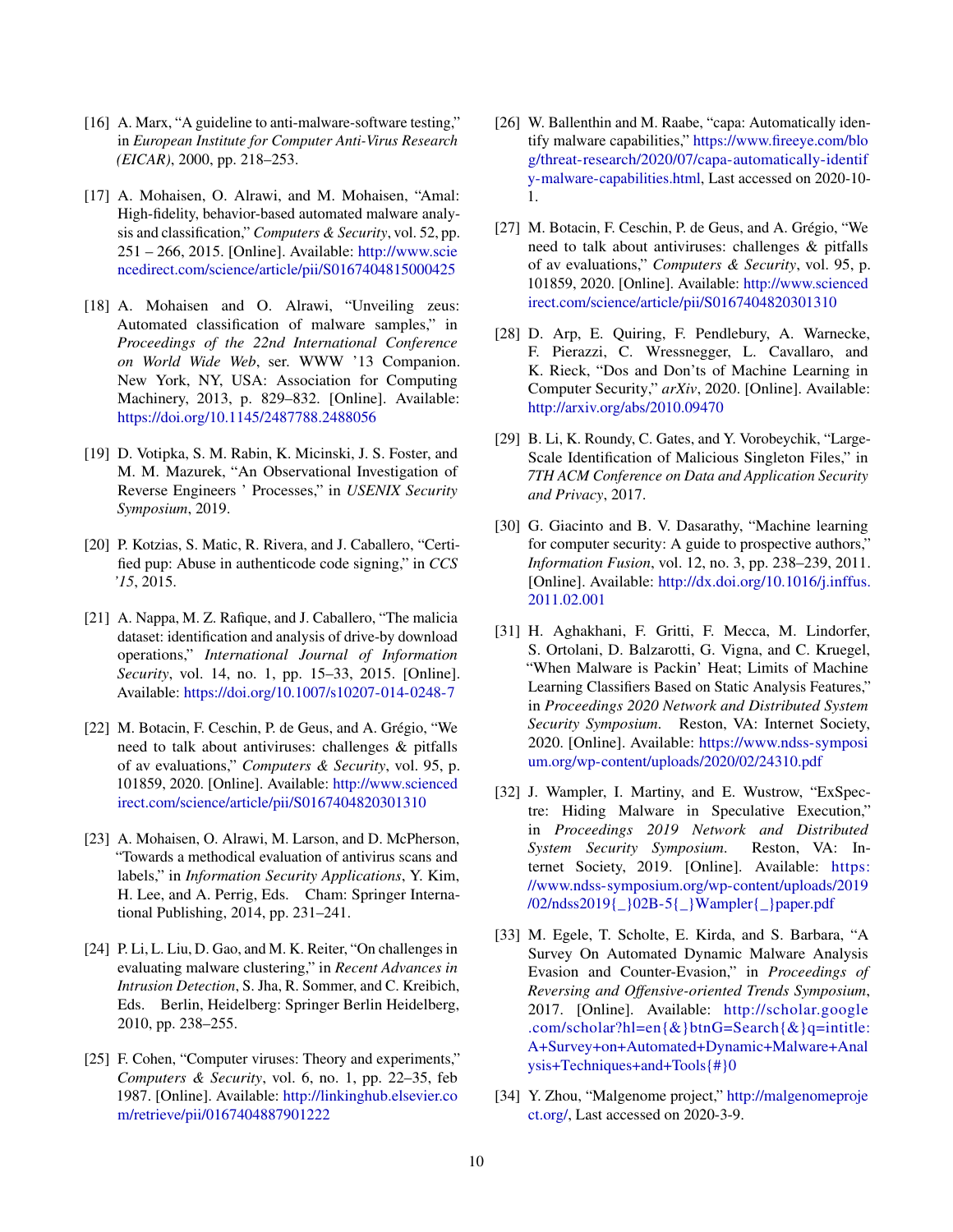- <span id="page-10-0"></span>[35] J. Upchurch and X. Zhou, "Variant: a malware similarity testing framework," *2015 10th International Conference on Malicious and Unwanted Software (MALWARE)*, pp. 31–39, 2015.
- <span id="page-10-1"></span>[36] U.S. Department of Homeland Security, "National cybersecurity and communications integration center (nccic)," [https://www.dhs.gov/taxonomy/term/946/all/feed,](https://www.dhs.gov/taxonomy/term/946/all/feed) Last accessed on 2021-8-12.
- <span id="page-10-2"></span>[37] Dell Secureworks, "Analysis of dhs nccic indicators," [https://www.secureworks.com/research/analysis-of-d](https://www.secureworks.com/research/analysis-of-dhs-nccic-indicators) [hs-nccic-indicators,](https://www.secureworks.com/research/analysis-of-dhs-nccic-indicators) Last accessed on 2021-8-12.
- <span id="page-10-3"></span>[38] K. Rieck, "Malheur dataset," [https://www.sec.cs.tu-bs.d](https://www.sec.cs.tu-bs.de/data/malheur/) [e/data/malheur/,](https://www.sec.cs.tu-bs.de/data/malheur/) Last accessed on 2020-3-9.
- <span id="page-10-4"></span>[39] F. Wei, Y. Li, S. Roy, X. Ou, and W. Zhou, "Deep ground truth analysis of current android malware," in *Detection of Intrusions and Malware, and Vulnerability Assessment*, M. Polychronakis and M. Meier, Eds. Cham: Springer International Publishing, 2017, pp. 252–276.
- <span id="page-10-5"></span>[40] D. Arp, "The drebin dataset," [https://www.sec.cs.tu-bs](https://www.sec.cs.tu-bs.de/~danarp/drebin/download.html) [.de/~danarp/drebin/download.html,](https://www.sec.cs.tu-bs.de/~danarp/drebin/download.html) Last accessed on 2020-3-9.
- <span id="page-10-6"></span>[41] Y. Qiao, X. Yun, and Y. Zhang, "How to automatically identify the homology of different malware," in *2016 IEEE Trustcom/BigDataSE/ISPA*, Aug 2016, pp. 929– 936.
- <span id="page-10-7"></span>[42] "Dataset - malicia project," [http://malicia-project.com/](http://malicia-project.com/dataset.html) [dataset.html,](http://malicia-project.com/dataset.html) Last accessed on 2020-3-9.
- <span id="page-10-8"></span>[43] R. Ronen, M. Radu, C. Feuerstein, E. Yom-Tov, and M. Ahmadi, "Microsoft malware classification challenge," *CoRR*, vol. abs/1802.10135, 2018. [Online]. Available: <http://arxiv.org/abs/1802.10135>
- <span id="page-10-9"></span>[44] D. Plohmann, M. Clauss, S. Enders, and E. Padilla, "Malpedia: A Collaborative Effort to Inventorize the Malware Landscape," in *The Journal on Cybercrime & Digital Investigations*, vol. 3, no. 1, 2017.
- <span id="page-10-10"></span>[45] E. B. Karbab, M. Debbabi, A. Derhab, and D. Mouheb, "Maldozer: Automatic framework for android malware detection using deep learning," *Digit. Investig.*, vol. 24, pp. S48–S59, 2018. [Online]. Available: <https://doi.org/10.1016/j.diin.2018.01.007>
- <span id="page-10-11"></span>[46] H. S. Anderson and P. Roth, "Ember: An open dataset for training static pe malware machine learning models," 2018.
- <span id="page-10-12"></span>[47] Microsoft, "Protect your data and devices with windows security," [https://www.microsoft.com/en-us/windows/](https://www.microsoft.com/en-us/windows/comprehensive-security) [comprehensive-security,](https://www.microsoft.com/en-us/windows/comprehensive-security) Last accessed on 2021-8-12.
- <span id="page-10-13"></span>[48] N. Loi, C. Borile, and D. Ucci, "Towards an automated pipeline for detecting and classifying malware through machine learning," 2021.
- <span id="page-10-14"></span>[49] R. Harang and E. M. Rudd, "Sorel-20m: A large scale benchmark dataset for malicious pe detection," 2020.
- <span id="page-10-15"></span>[50] Bitdefender, "Bitdefender labs," [https://www.bitdefen](https://www.bitdefender.com/blog/labs/) [der.com/blog/labs/,](https://www.bitdefender.com/blog/labs/) Last accessed on 2021-8-14.
- <span id="page-10-16"></span>[51] G DATA, "G data security blog | g data," [https://www.](https://www.gdatasoftware.com/blog/) [gdatasoftware.com/blog/,](https://www.gdatasoftware.com/blog/) Last accessed on 2021-8-14.
- <span id="page-10-17"></span>[52] CheckPoint, "Home - check point research," [https://rese](https://research.checkpoint.com/) [arch.checkpoint.com/,](https://research.checkpoint.com/) Last accessed on 2021-8-14.
- <span id="page-10-18"></span>[53] Kaspersky, "Securelist | kaspersky's threat research and reports," [https://securelist.com/,](https://securelist.com/) Last accessed on 2021- 8-14.
- <span id="page-10-19"></span>[54] Cybersecurity & Infrastructure Security Agency, "Analysis reports | cisa," [https://us-cert.cisa.gov/ncas/analysis](https://us-cert.cisa.gov/ncas/analysis-reports/) [-reports/,](https://us-cert.cisa.gov/ncas/analysis-reports/) Last accessed on 2021-8-14.
- <span id="page-10-20"></span>[55] Malwarebytes, "Threat analysis archives - malwarebytes labs | malwarebytes labs," [https://blog.malwarebytes.co](https://blog.malwarebytes.com/threat-analysis/) [m/threat-analysis/,](https://blog.malwarebytes.com/threat-analysis/) Last accessed on 2021-8-14.
- <span id="page-10-21"></span>[56] Cybereason, "Cybereason blog | cybersecurity news and analysis," [https://www.cybereason.com/blog/,](https://www.cybereason.com/blog/) Last accessed on 2021-8-14.
- <span id="page-10-22"></span>[57] Palo Alto Networks, "Unit 42 - latest cyber security research | palo alto networks," [https://unit42.paloaltonet](https://unit42.paloaltonetworks.com/) [works.com/,](https://unit42.paloaltonetworks.com/) Last accessed on 2021-8-14.
- <span id="page-10-23"></span>[58] ESET, "Welivesecurity," [https://www.welivesecurity.c](https://www.welivesecurity.com/) [om/,](https://www.welivesecurity.com/) Last accessed on 2021-8-14.
- <span id="page-10-24"></span>[59] Proofpoint, "Threat insight information & resources | proofpoint blog," [https://www.proofpoint.com/us/threat](https://www.proofpoint.com/us/threat-insight/) [-insight/,](https://www.proofpoint.com/us/threat-insight/) Last accessed on 2021-8-14.
- <span id="page-10-25"></span>[60] FireEye, "Threat research blog | fireeye inc," [https://ww](https://www.fireeye.com/blog/threat-research/) [w.fireeye.com/blog/threat-research/,](https://www.fireeye.com/blog/threat-research/) Last accessed on 2021-8-14.
- <span id="page-10-26"></span>[61] Symantec, "Threat intelligence | symantec blogs," [https:](https://symantec-enterprise-blogs.security.com/blogs/threat-intelligence/) [//symantec-enterprise-blogs.security.com/blogs/threat](https://symantec-enterprise-blogs.security.com/blogs/threat-intelligence/)[intelligence/,](https://symantec-enterprise-blogs.security.com/blogs/threat-intelligence/) Last accessed on 2021-8-14.
- <span id="page-10-27"></span>[62] Fortinet, "Threat research," [https://www.fortinet.com/b](https://www.fortinet.com/blog/threat-research/) [log/threat-research/,](https://www.fortinet.com/blog/threat-research/) Last accessed on 2021-8-14.
- <span id="page-10-28"></span>[63] Talos, "Cisco talos intelligence group - comprehensive threat intelligence," [https://blog.talosintelligence.com/,](https://blog.talosintelligence.com/) Last accessed on 2021-8-14.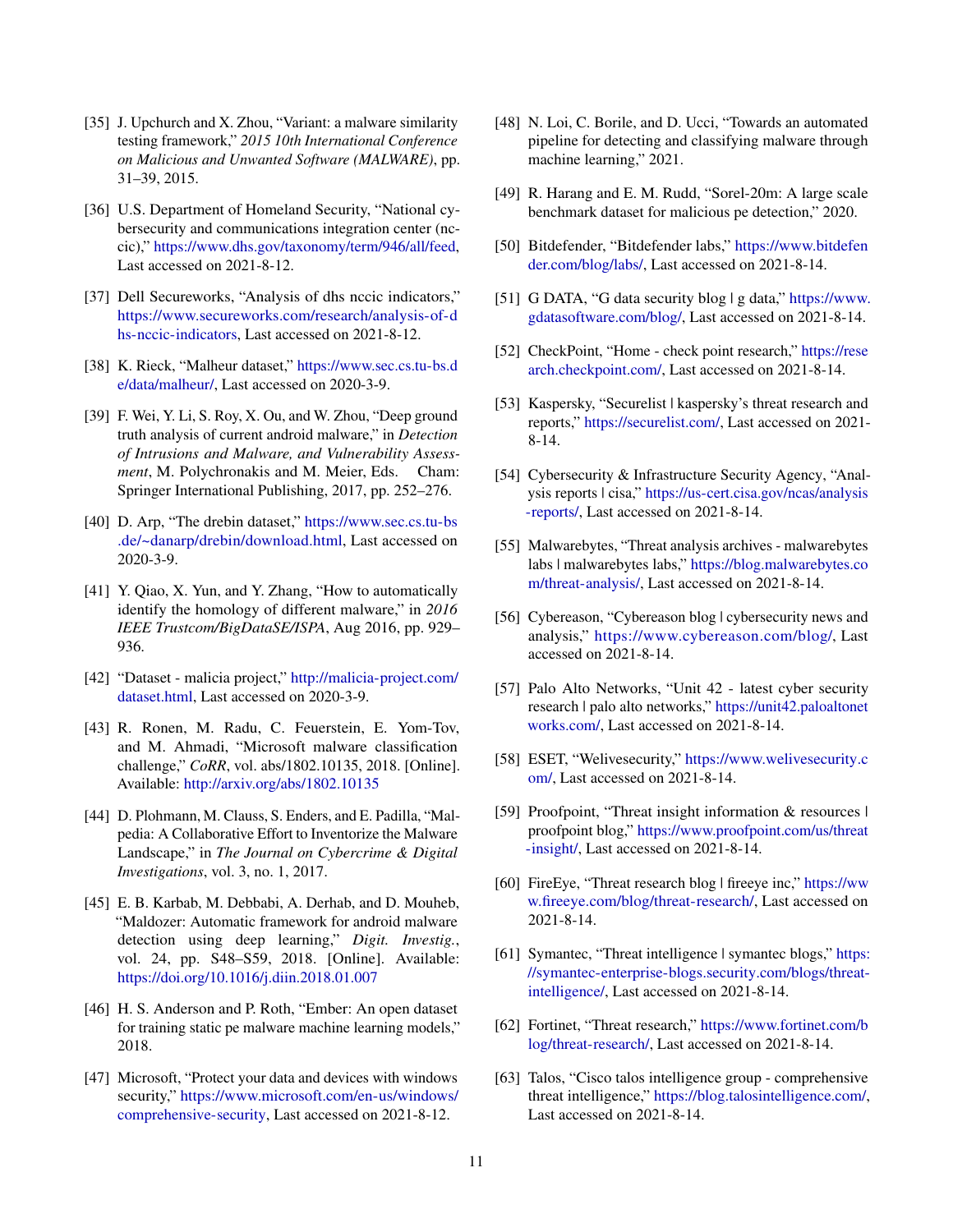- <span id="page-11-0"></span>[64] S. Zhu, J. Shi, L. Yang, B. Qin, Z. Zhang, L. Song, and G. Wang, "Measuring and modeling the label dynamics of online anti-malware engines," in *29th USENIX Security Symposium (USENIX Security 20)*. Boston, MA: USENIX Association, Aug. 2020. [Online]. Available: [https://www.usenix.org/conference/usenix](https://www.usenix.org/conference/usenixsecurity20/presentation/zhu) [security20/presentation/zhu](https://www.usenix.org/conference/usenixsecurity20/presentation/zhu)
- <span id="page-11-1"></span>[65] VirusTotal, "File statistics during last 7 days," [https:](https://www.virustotal.com/en/statistics/) [//www.virustotal.com/en/statistics/,](https://www.virustotal.com/en/statistics/) Last accessed on 2021-8-11.
- <span id="page-11-2"></span>[66] J. O. Kephart, G. B. Sorkin, W. C. Arnold, D. M. Chess, G. J. Tesauro, and S. R. White, "Biologically Inspired Defenses Against Computer Viruses," in *Proceedings of the 14th International Joint Conference on Artificial Intelligence - Volume 1*, ser. IJCAI'95. San Francisco, CA, USA: Morgan Kaufmann Publishers Inc., 1995, pp. 985–996. [Online]. Available: [http:](http://dl.acm.org/citation.cfm?id=1625855.1625983) [//dl.acm.org/citation.cfm?id=1625855.1625983](http://dl.acm.org/citation.cfm?id=1625855.1625983)
- <span id="page-11-3"></span>[67] E. Raff and C. Nicholas, "A Survey of Machine Learning Methods and Challenges for Windows Malware Classification," in *NeurIPS 2020 Workshop: ML Retrospectives, Surveys & Meta-Analyses (ML-RSA)*, 2020. [Online]. Available: [http://arxiv.org/abs/20](http://arxiv.org/abs/2006.09271) [06.09271](http://arxiv.org/abs/2006.09271)
- <span id="page-11-4"></span>[68] J. Jang, D. Brumley, and S. Venkataraman, "BitShred: Feature Hashing Malware for Scalable Triage and Semantic Analysis," in *Proceedings of the 18th ACM conference on Computer and communications security - CCS*. New York, New York, USA: ACM Press, 2011, pp. 309–320. [Online]. Available: <http://dl.acm.org/citation.cfm?doid=2046707.2046742>
- <span id="page-11-5"></span>[69] VirusTotal, "Analyze suspicious files and urls to detect types of malware, automatically share them with the security community," [https://www.virustotal.com/gui/h](https://www.virustotal.com/gui/home/search) [ome/search,](https://www.virustotal.com/gui/home/search) Last accessed on 2021-8-11.
- <span id="page-11-6"></span>[70] K. Rieck, P. Trinius, C. Willems, and T. Holz, "Automatic analysis of malware behavior using machine learning," *Journal of Computer Security*, vol. 19, pp. 639– 668, 2011.
- <span id="page-11-7"></span>[71] J. Wang, T. Zhang, J. Song, N. Sebe, and H. T. Shen, "A Survey on Learning to Hash," *IEEE Transactions on Pattern Analysis and Machine Intelligence*, vol. 40, no. 4, pp. 769–790, apr 2018. [Online]. Available: <http://ieeexplore.ieee.org/document/7915742/>
- <span id="page-11-8"></span>[72] B. Kulis and T. Darrell, "Learning to Hash with Binary Reconstructive Embeddings," in *Advances in Neural Information Processing Systems 22*, Y. Bengio, D. Schuurmans, J. D. Lafferty, C. K. I. Williams, and A. Culotta, Eds. Curran Associates, Inc.,

2009, pp. 1042–1050. [Online]. Available: [http:](http://papers.nips.cc/paper/3667-learning-to-hash-with-binary-reconstructive-embeddings.pdf) [//papers.nips.cc/paper/3667-learning-to-hash-with-bi](http://papers.nips.cc/paper/3667-learning-to-hash-with-binary-reconstructive-embeddings.pdf) [nary-reconstructive-embeddings.pdf](http://papers.nips.cc/paper/3667-learning-to-hash-with-binary-reconstructive-embeddings.pdf)

- <span id="page-11-9"></span>[73] Mandiant, "Tracking malware with import hashing," Jan 2014, [https://www.fireeye.com/blog/threat-research/](https://www.fireeye.com/blog/threat-research/2014/01/tracking-malware-import-hashing.html) [2014/01/tracking-malware-import-hashing.html,](https://www.fireeye.com/blog/threat-research/2014/01/tracking-malware-import-hashing.html) Last accessed on 2021-8-14.
- <span id="page-11-10"></span>[74] G. Wicherski, "pehash: A novel approach to fast malware clustering," in *LEET*, 2009.
- <span id="page-11-11"></span>[75] R. J. Joyce, S. Burke, and K. Bilzer, "Malware attribution using the rich header," Jan 2019, [https://github.c](https://github.com/RichHeaderResearch/RichPE/blob/master/Malware%20Attribution%20Using%20the%20Rich%20Header.pdf) [om/RichHeaderResearch/RichPE/blob/master/Malwa](https://github.com/RichHeaderResearch/RichPE/blob/master/Malware%20Attribution%20Using%20the%20Rich%20Header.pdf) [re%20Attribution%20Using%20the%20Rich%20He](https://github.com/RichHeaderResearch/RichPE/blob/master/Malware%20Attribution%20Using%20the%20Rich%20Header.pdf) [ader.pdf,](https://github.com/RichHeaderResearch/RichPE/blob/master/Malware%20Attribution%20Using%20the%20Rich%20Header.pdf) Last accessed on 2021-8-14.
- <span id="page-11-12"></span>[76] VirusTotal, "Virustotal api v3 overview," [https://develo](https://developers.virustotal.com/v3.0/reference#files) [pers.virustotal.com/v3.0/reference#files,](https://developers.virustotal.com/v3.0/reference#files) Last accessed on 2021-8-14.
- <span id="page-11-13"></span>[77] G. Ke, Q. Meng, T. Finley, T. Wang, W. Chen, W. Ma, Q. Ye, and T.-Y. Liu, "LightGBM: A Highly Efficient Gradient Boosting Decision Tree," in *Advances in Neural Information Processing Systems 30*, I. Guyon, U. V. Luxburg, S. Bengio, H. Wallach, R. Fergus, S. Vishwanathan, and R. Garnett, Eds. Curran Associates, Inc., 2017, pp. 3146–3154. [Online]. Available: [http://papers.nips.cc/paper/6907-lightgbm-a](http://papers.nips.cc/paper/6907-lightgbm-a-highly-efficient-gradient-boosting-decision-tree.pdf) [-highly-efficient-gradient-boosting-decision-tree.pdf](http://papers.nips.cc/paper/6907-lightgbm-a-highly-efficient-gradient-boosting-decision-tree.pdf)
- <span id="page-11-14"></span>[78] E. Raff, W. Fleshman, R. Zak, H. S. Anderson, B. Filar, and M. McLean, "Classifying Sequences of Extreme Length with Constant Memory Applied to Malware Detection," in *The Thirty-Fifth AAAI Conference on Artificial Intelligence*, 2021. [Online]. Available: <http://arxiv.org/abs/2012.09390>
- <span id="page-11-15"></span>[79] G. Lemaître, F. Nogueira, and C. K. Aridas, "Imbalanced-learn: A Python Toolbox to Tackle the Curse of Imbalanced Datasets in Machine Learning," *Journal of Machine Learning Research*, vol. 18, no. 17, pp. 1–5, 2017. [Online]. Available: <http://jmlr.org/papers/v18/16-365.html>
- <span id="page-11-16"></span>[80] R. Oak, M. Du, D. Yan, H. Takawale, and I. Amit, "Malware Detection on Highly Imbalanced Data through Sequence Modeling," in *Proceedings of the 12th ACM Workshop on Artificial Intelligence and Security*, ser. AISec'19. New York, NY, USA: Association for Computing Machinery, 2019, pp. 37–48. [Online]. Available: <https://doi.org/10.1145/3338501.3357374>
- <span id="page-11-17"></span>[81] R. DEL GAUDIO, G. BATISTA, and A. BRANCO, "Coping with highly imbalanced datasets: A case study with definition extraction in a multilingual setting,"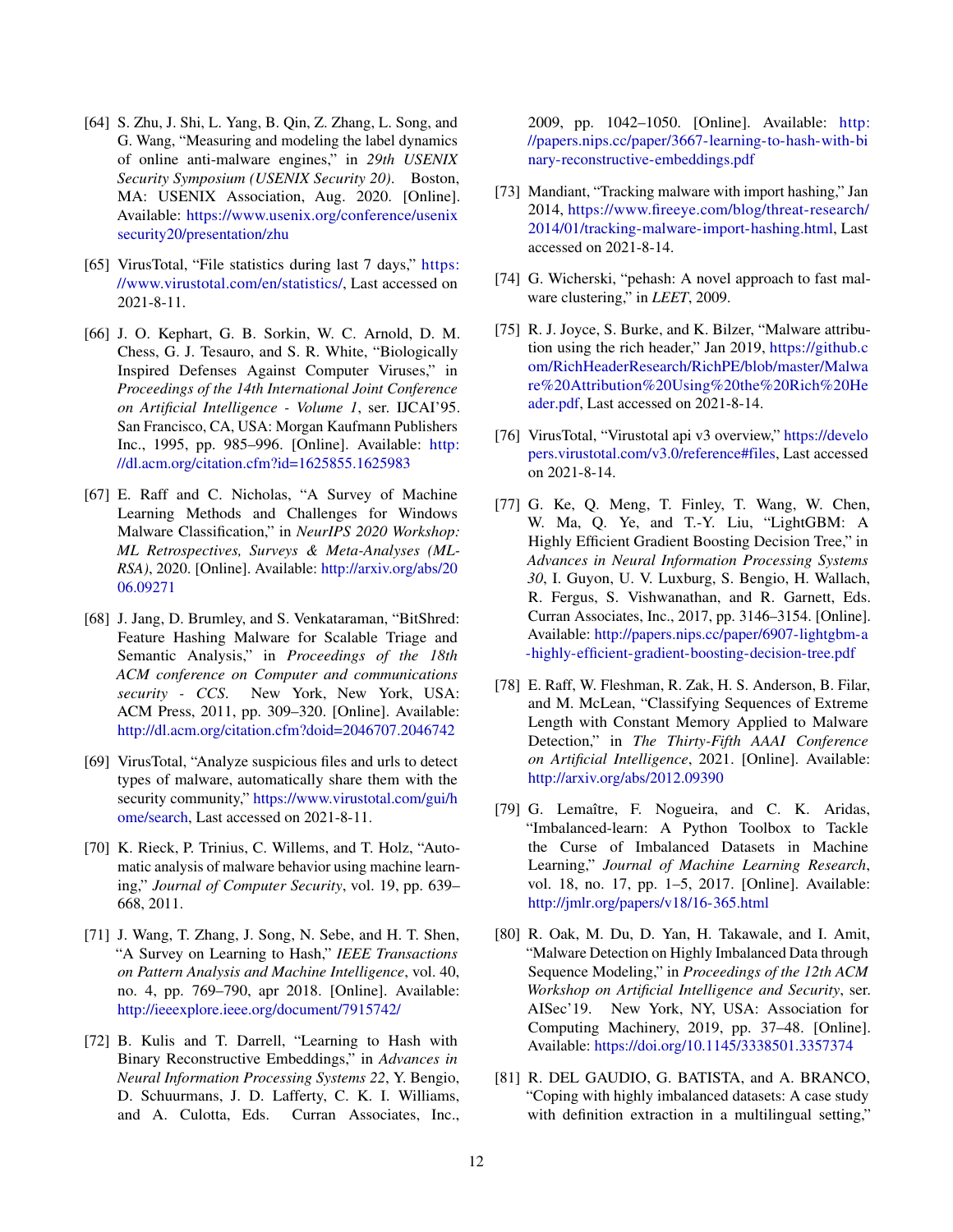*Natural Language Engineering*, vol. 20, no. 03, pp. 327–359, jul 2014. [Online]. Available: [http://www.jour](http://www.journals.cambridge.org/abstract_S1351324912000381) [nals.cambridge.org/abstract\\_S1351324912000381](http://www.journals.cambridge.org/abstract_S1351324912000381)

- <span id="page-12-0"></span>[82] R. Akbani, S. Kwek, and N. Japkowicz, "Applying Support Vector Machines to Imbalanced Datasets," in *Proceedings of the 15th European Conference on Machine Learning*, ser. ECML'04. Berlin, Heidelberg: Springer-Verlag, 2004, pp. 39–50. [Online]. Available: [https://doi.org/10.1007/978-3-540-30115-8\\_7](https://doi.org/10.1007/978-3-540-30115-8_7)
- <span id="page-12-1"></span>[83] H. He and E. A. Garcia, "Learning from imbalanced data," *IEEE Transactions on Knowledge and Data Engineering*, vol. 21, no. 9, pp. 1263–1284, 2009.
- <span id="page-12-2"></span>[84] M. Kubat and S. Matwin, "Addressing the Curse of Imbalanced Training Sets: One Sided Selection," in *Proceedings of the Fourteenth International Conference on Machine Learning*, vol. 97, 1997, pp. 179–186.
- <span id="page-12-3"></span>[85] R. C. Prati, G. E. Batista, and M. C. Monard, "Data Mining with Imbalanced Class Distributions: Concepts and Methods," in *Indian International Conference on Artificial Intelligence (IICAI)*, Tumkur, India, 2009, pp. 359–376.
- <span id="page-12-4"></span>[86] R. Moskovitch, D. Stopel, C. Feher, N. Nissim, N. Japkowicz, and Y. Elovici, "Unknown malcode detection and the imbalance problem," *Journal in Computer Virology*, vol. 5, no. 4, pp. 295–308, nov 2009. [Online]. Available: [http://link.springer.com/10.1](http://link.springer.com/10.1007/s11416-009-0122-8) [007/s11416-009-0122-8](http://link.springer.com/10.1007/s11416-009-0122-8)
- <span id="page-12-5"></span>[87] R. Blagus and L. Lusa, "SMOTE for high-dimensional class-imbalanced data," *BMC Bioinformatics*, vol. 14, no. 1, p. 106, 2013. [Online]. Available: [http:](http://bmcbioinformatics.biomedcentral.com/articles/10.1186/1471-2105-14-106) [//bmcbioinformatics.biomedcentral.com/articles/10.11](http://bmcbioinformatics.biomedcentral.com/articles/10.1186/1471-2105-14-106) [86/1471-2105-14-106](http://bmcbioinformatics.biomedcentral.com/articles/10.1186/1471-2105-14-106)
- <span id="page-12-6"></span>[88] R. Prati, G. Batista, and M. Monard, "Class imbalances" versus class overlapping: an analysis of a learning system behavior," in *MICAI 2004: Advances in Artificial Intelligence*, 2004, pp. 312–321. [Online]. Available: [http://www.springerlink.com/index/DJF08](http://www.springerlink.com/index/DJF08LA1YYVWJVJC.pdf) [LA1YYVWJVJC.pdf](http://www.springerlink.com/index/DJF08LA1YYVWJVJC.pdf)
- <span id="page-12-7"></span>[89] N. Japkowicz and S. Stephen, "The Class Imbalance Problem: A Systematic Study," *Intelligent Data Analysis*, vol. 6, no. 5, pp. 429–449, oct 2002. [Online]. Available: [http://dl.acm.org/citation.cfm?id=1293951.](http://dl.acm.org/citation.cfm?id=1293951.1293954) [1293954](http://dl.acm.org/citation.cfm?id=1293951.1293954)
- <span id="page-12-8"></span>[90] E. Strubell, A. Ganesh, and A. McCallum, "Energy and policy considerations for deep learning in NLP," *CoRR*, vol. abs/1906.02243, 2019. [Online]. Available: <http://arxiv.org/abs/1906.02243>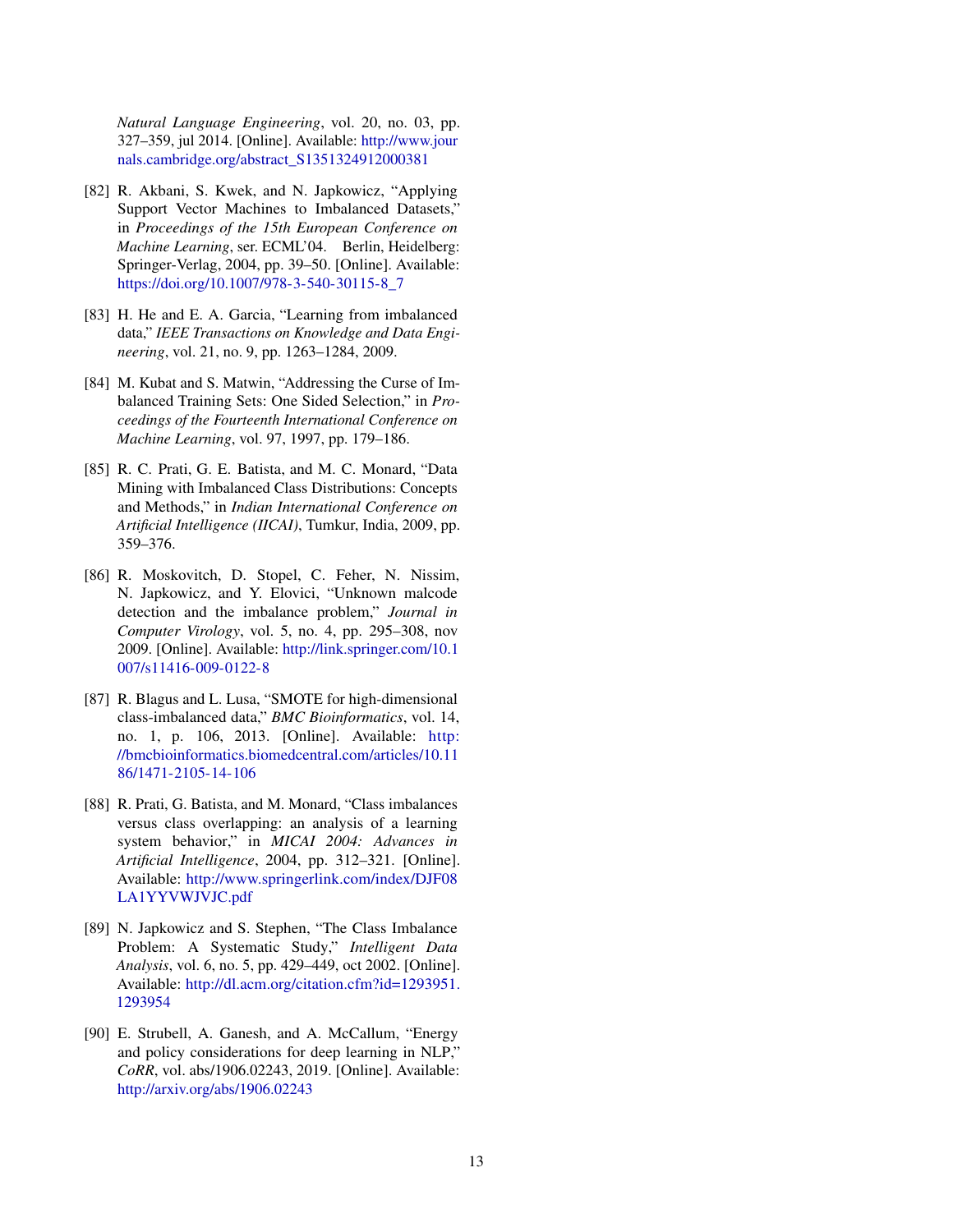# A Datasheets for Datasets

# MOTIVATION

For what purpose was the dataset created? Was there a specific task in mind? Was there a specific gap that needed to be filled? Please provide a description.

The MOTIF dataset was created because there is a dearth of malware family datasets with ground truth reference labels. It is meant to improve evaluation of malware family classifiers, especially those that use antivirus-based ones.

Who created this dataset (e.g., which team, research group) and on behalf of which entity (e.g., company, institution, organization)?

This dataset was created as a collaboration between Booz Allen Hamilton and the University of Marlyand, Baltimore County.

What support was needed to make this dataset? (e.g.who funded the creation of the dataset? If there is an associated grant, provide the name of the grantor and the grant name and number, or if it was supported by a company or government agency, give those details.)

Creation of this dataset was supported by Booz Allen Hamilton.

Any other comments?

N/A.

# COMPOSITION

What do the instances that comprise the dataset represent (e.g., documents, photos, people, countries)? Are there multiple types of instances (e.g., movies, users, and ratings; people and interactions between them; nodes and edges)? Please provide a description.

The main instances of the dataset are disarmed malware samples. Raw EMBER features (representing extracted PE metadata) are also provided for each instance.

#### How many instances are there in total (of each type, if appropriate)?

There are 3,095 malware samples in total from 454 families, and a distribution of family sizes is located in Section [2.4.](#page-4-1)

Does the dataset contain all possible instances or is it a sample (not necessarily random) of instances from a larger set? If the dataset is a sample, then what is the larger set? Is the sample representative of the larger set (e.g., geographic coverage)? If so, please describe how this representativeness was validated/verified. If it is not representative

of the larger set, please describe why not (e.g., to cover a more diverse range of instances, because instances were withheld or unavailable).

The dataset does not contain all known malware samples, or all known malware samples from open-source threat reports. We provided detailed discussion of representativeness in Section [2.4.](#page-4-1) It represents a sampling of malware that cybersecurity organzations would find notable.

What data does each instance consist of? "Raw" data (e.g., unprocessed text or images) or features? In either case, please provide a description.

The disarmed malware samples are raw data (sequences of bytes) and the EMBER metadata are raw features. We also provide EMBERv2 feature vectors generated from the EMBER raw features.

#### Is there a label or target associated with each instance? If so, please provide a description.

Yes, each instance contains a malware family label. The name of the family, known aliases of the family, and a unique ID of the family that can be used as a ML label are provided.

Is any information missing from individual instances? If so, please provide a description, explaining why this information is missing (e.g., because it was unavailable). This does not include intentionally removed information, but might include, e.g., redacted text.

We assess that our alias mapping is comprehensive, but we suspect that a low number of aliases may be missing (not enough to impact the results discussed in our paper), either due to lack of reporting or lack of antivirus data.

Are relationships between individual instances made explicit (e.g., users' movie ratings, social network links)? If so, please describe how these relationships are made explicit.

Malware samples with the same family or attributed to the same threat group or campaign are noted. We often note when two families are variants in the brief descriptions, but this information is likely not complete.

Are there recommended data splits (e.g., training, development/validation, testing)? If so, please provide a description of these splits, explaining the rationale behind them. N/A.

Are there any errors, sources of noise, or redundancies in the dataset? If so, please provide a description. Labels in this dataset are considered to have ground truth confidence. Any errors would be caused by an analyst writing a report or by the author who aggregated the dataset.

Is the dataset self-contained, or does it link to or oth-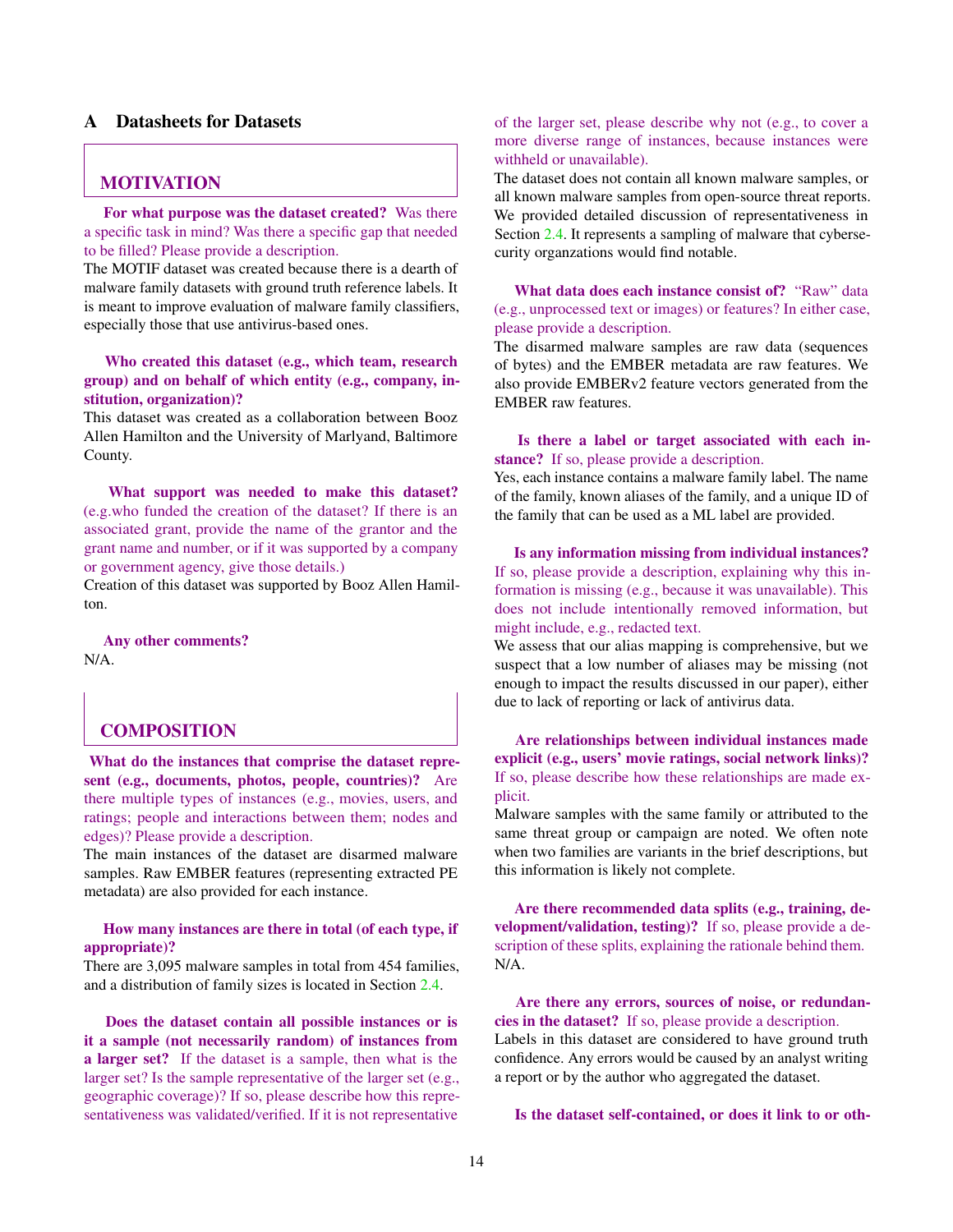erwise rely on external resources (e.g., websites, tweets, other datasets)? If it links to or relies on external resources, a) are there guarantees that they will exist, and remain constant, over time; b) are there official archival versions of the complete dataset (i.e., including the external resources as they existed at the time the dataset was created); c) are there any restrictions (e.g., licenses, fees) associated with any of the external resources that might apply to a future user? Please provide descriptions of all external resources and any restrictions associated with them, as well as links or other access points, as appropriate.

This dataset links to fourteen external sources of open-source malware reporting (described in Table [4,](#page-3-0) with links provided in the References.). There are no guarantees that this data will continue to exist and remain constant, and many sources do not have official archives.

Does the dataset contain data that might be considered confidential (e.g., data that is protected by legal privilege or by doctor-patient confidentiality, data that includes the content of individuals' non-public communications)? If so, please provide a description. No.

Does the dataset contain data that, if viewed directly, might be offensive, insulting, threatening, or might otherwise cause anxiety? If so, please describe why. No.

Does the dataset relate to people? If not, you may skip the remaining questions in this section. No.

Does the dataset identify any subpopulations (e.g., by age, gender)? If so, please describe how these subpopulations are identified and provide a description of their respective distributions within the dataset. N/A.

Is it possible to identify individuals (i.e., one or more natural persons), either directly or indirectly (i.e., in combination with other data) from the dataset? If so, please describe how. N/A.

Does the dataset contain data that might be considered sensitive in any way (e.g., data that reveals racial or ethnic origins, sexual orientations, religious beliefs, political opinions or union memberships, or locations; financial or health data; biometric or genetic data; forms of government identification, such as social security numbers; criminal history)? If so, please provide a description. N/A.

Any other comments? N/A.

# **COLLECTION**

How was the data associated with each instance acquired? Was the data directly observable (e.g., raw text, movie ratings), reported by subjects (e.g., survey responses), or indirectly inferred/derived from other data (e.g., part-ofspeech tags, model-based guesses for age or language)? If data was reported by subjects or indirectly inferred/derived from other data, was the data validated/verified? If so, please describe how.

We provide a full and detailed description of the process used to gather the data in Section [2.](#page-2-0)

Over what timeframe was the data collected? Does this timeframe match the creation timeframe of the data associated with the instances (e.g., recent crawl of old news articles)? If not, please describe the timeframe in which the data associated with the instances was created. Finally, list when the dataset was first published.

Data was collected between Feb. and Aug. 2021. The surveyed articles were published between Jan. 2016 and Jan. 2021.

What mechanisms or procedures were used to collect the data (e.g., hardware apparatus or sensor, manual human curation, software program, software API)? How were these mechanisms or procedures validated?

All data was collected manually from open-source threat intelligence reports. We validated the MOIF dataset in the following ways. We confirmed that there were no instances of reports disagreeing about the family for a malware sample. Additionally, we confirmed that all files matched the expected file type. We did find a small number of author errors using this method, in which the hash of a first-stage malware sample described in the report (such as a malicious document) was reported with the IOCs of the payloads for a family (usually executable files). These instances were removed from the MOTIF dataset. We will update the manuscript to reflect how we validated the results.

What was the resource cost of collecting the data? (e.g. what were the required computational resources, and the associated financial costs, and energy consumption - estimate the carbon footprint. See Strubell *et al.*[\[90\]](#page-12-8) for approaches in this area.)

The financial costs amounted to compensating one data scientist during the time of data collection. No significant compute was needed for its construction beyond a standard laptop.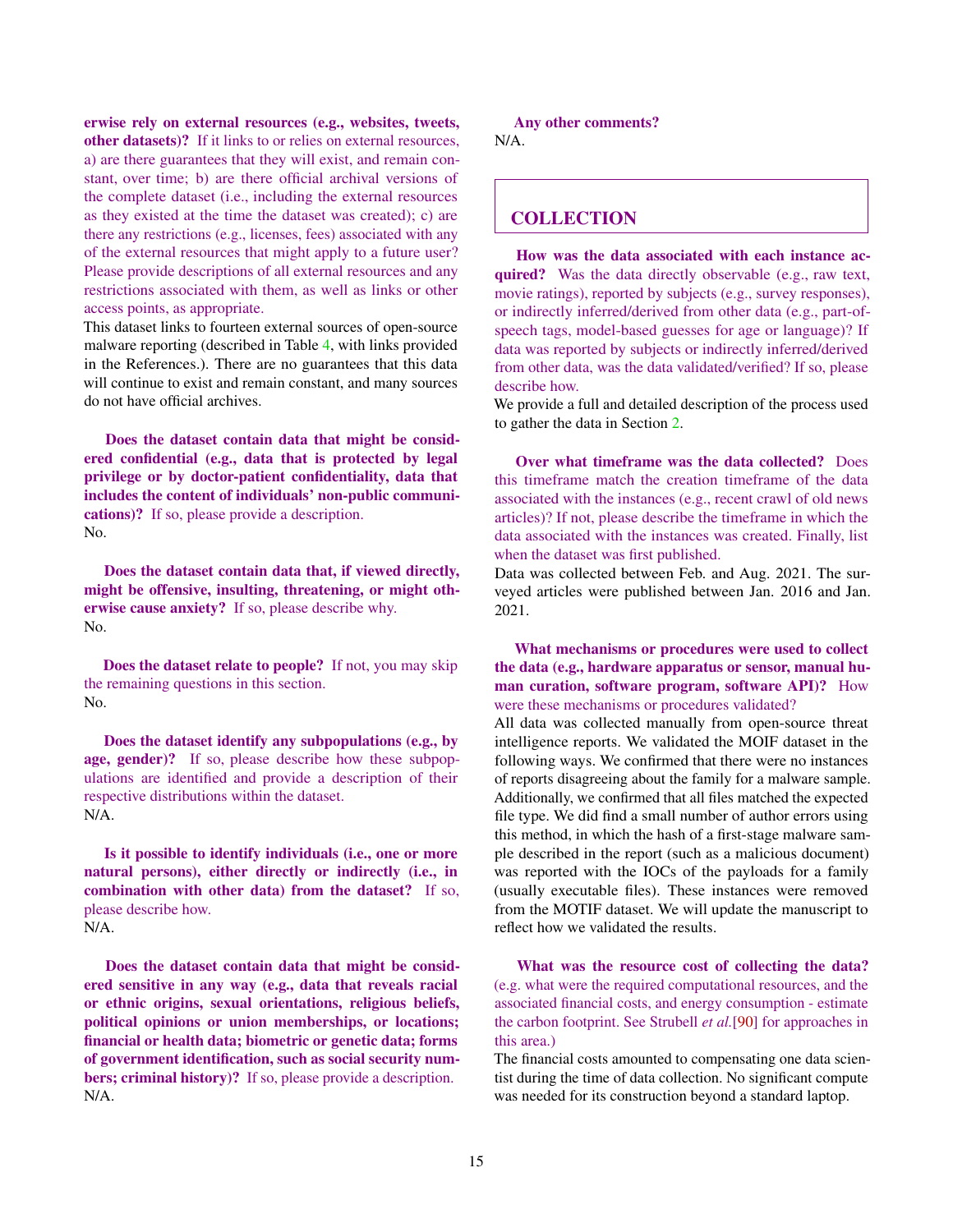If the dataset is a sample from a larger set, what was the sampling strategy (e.g., deterministic, probabilistic with specific sampling probabilities)? N/A.

Who was involved in the data collection process (e.g., students, crowdworkers, contractors) and how were they compensated (e.g., how much were crowdworkers paid)?

One Booz Allen Hamilton employee was involved in the data collection process and they were compensated per their normal salary.

Were any ethical review processes conducted (e.g., by an institutional review board)? If so, please provide a description of these review processes, including the outcomes, as well as a link or other access point to any supporting documentation.

No ethical review process was implemented.

Does the dataset relate to people? If not, you may skip the remainder of the questions in this section. N/A.

Did you collect the data from the individuals in question directly, or obtain it via third parties or other sources (e.g., websites)? N/A.

Were the individuals in question notified about the data collection? If so, please describe (or show with screenshots or other information) how notice was provided, and provide a link or other access point to, or otherwise reproduce, the exact language of the notification itself. N/A.

Did the individuals in question consent to the collection and use of their data? If so, please describe (or show with screenshots or other information) how consent was requested and provided, and provide a link or other access point to, or otherwise reproduce, the exact language to which the individuals consented. N/A.

If consent was obtained, were the consenting individuals provided with a mechanism to revoke their consent in the future or for certain uses? If so, please provide a description, as well as a link or other access point to the mechanism (if appropriate) N/A.

Has an analysis of the potential impact of the dataset and its use on data subjects (e.g., a data protection im-

pact analysis) been conducted? If so, please provide a description of this analysis, including the outcomes, as well as a link or other access point to any supporting documentation. N/A.

Any other comments? N/A.

# PREPROCESSING / CLEANING / LA-BELING

Was any preprocessing/cleaning/labeling of the data done(e.g.,discretization or bucketing, tokenization, partof-speech tagging, SIFT feature extraction, removal of instances, processing of missing values)? If so, please provide a description. If not, you may skip the remainder of the questions in this section.

Malware hashes for which we did not have access to the corresponding files were not included in the MOTIF dataset. Malware family names were normalized by converting them to lowercase and removing non-alphanumeric characters.

Was the "raw" data saved in addition to the preprocessed/cleaned/labeled data (e.g., to support unanticipated future uses)? If so, please provide a link or other access point to the "raw" data.

Survey information from hashes with no corresponding files is located in motif reports.csv. The original names of normalized families can be determined easily by navigating to the provided report URLs.

Is the software used to preprocess/clean/label the instances available? If so, please provide a link or other access point.

No software was used for preprocessing.

Any other comments? N/A

#### USES

Has the dataset been used for any tasks already?

So far, the only tasks this dataset has been used for are the experiments described in Section [3.](#page-5-0)

Is there a repository that links to any or all papers or systems that use the dataset? If so, please provide a link or other access point.

Yes. A GitHub repository containing the dataset and code for training the discussed machine learning models is located at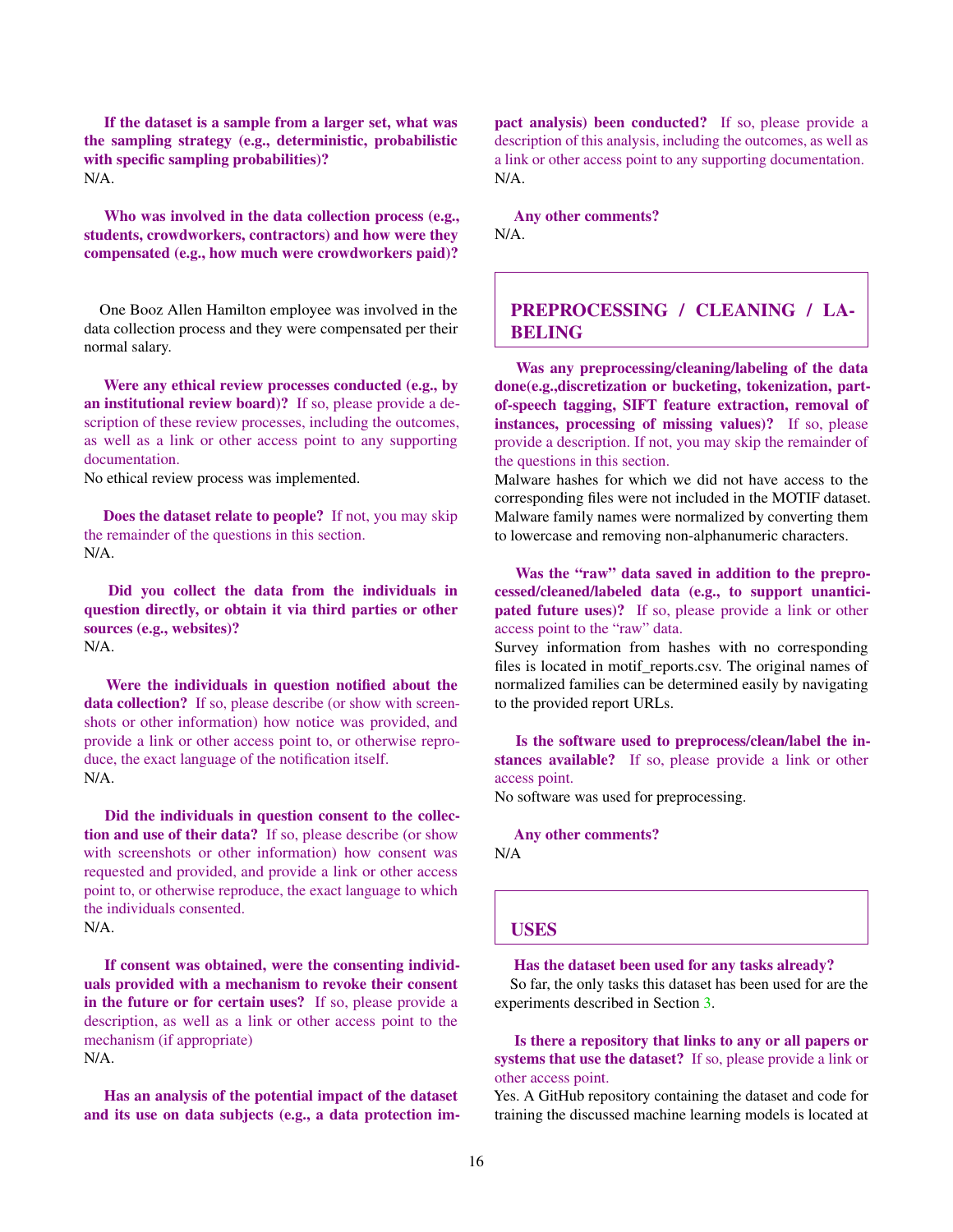#### [https://github.com/boozallen/MOTIF.](#page-0-0)

#### What (other) tasks could the dataset be used for?

This dataset can be used for evaluation of malwere family classifiers, ML and NLP tasks involving malware samples and reports written about them, and a variety of other malware clustering and classification tasks.

Is there anything about the composition of the dataset or the way it was collected and preprocessed/cleaned/labeled that might impact future uses? For example, is there anything that a future user might need to know to avoid uses that could result in unfair treatment of individuals or groups (e.g., stereotyping, quality of service issues) or other undesirable harms (e.g., financial harms, legal risks) If so, please provide a description. Is there anything a future user could do to mitigate these undesirable harms? No.

Are there tasks for which the dataset should not be used? If so, please provide a description. Use of this dataset must follow the terms of li-

censing at [https://github.com/boozallen/Public-](#page-0-0)[License/blob/master/LICENSE.md](#page-0-0)

Any other comments? N/A.

# DISTRIBUTION

Will the dataset be distributed to third parties outside of the entity (e.g., company, institution, organization) on behalf of which the dataset was created? If so, please provide a description.

The dataset has been made fully open-source.

How will the dataset will be distributed (e.g., tarball on website, API, GitHub)? Does the dataset have a digital object identifier (DOI)?

The dataset is available on GitHub at [https://github.com/boozallen/MOTIF.](#page-0-0)

When will the dataset be distributed? The dataset will be made public on 12/1/2021.

Will the dataset be distributed under a copyright or other intellectual property (IP) license, and/or under applicable terms of use (ToU)? If so, please describe this license and/or ToU, and provide a link or other access point to, or otherwise reproduce, any relevant licensing terms or ToU, as well as any fees associated with these restrictions.

The dataset and code will be distributed under the [Booz](#page-0-0) [Allen Public License](#page-0-0) which allows for use, modification, and public distribution by non-profits, academics, and commercial entities, but does not allow selling of the dataset or derivatives. The license also limits liability, a requirement given the malware contained in the corpus.

Have any third parties imposed IP-based or other restrictions on the data associated with the instances? If so, please describe these restrictions, and provide a link or other access point to, or otherwise reproduce, any relevant licensing terms, as well as any fees associated with these restrictions. The reports used are subject to copyright by their original owners, and links to them are provided to avoid any copyright issues. The VirusTotal reports can be obtained by others using a free account, but we are prohibited in redistributing them ourselves by the VirusTotal license. No other restrictions on this data have been imposed by third parties.

Do any export controls or other regulatory restrictions apply to the dataset or to individual instances? If so, please describe these restrictions, and provide a link or other access point to, or otherwise reproduce, any supporting documentation.

U.S. Export control laws may apply to any work produced in the U.S., and are the responsibility of external parties to confirm if a license is needed. We have not imposed any export control ourselves and are not aware of any special regularization that this dataset may fall under. We do not guarantee or warranty that some export control requirement now or in the future may apply to this dataset.

Any other comments? N/A.

## MAINTENANCE

Who is supporting/hosting/maintaining the dataset? Booz Allen Hamilton

#### How can the owner/curator/manager of the dataset be contacted (e.g., email address)?

The lead curator can be contacted at joyce\_robert2@bah.com or joyce@umbc.edu.

Is there an erratum? If so, please provide a link or other access point. No.

Will the dataset be updated (e.g., to correct labeling errors, add new instances, delete instances)? If so, please describe how often, by whom, and how updates will be communicated to users (e.g., mailing list, GitHub)?